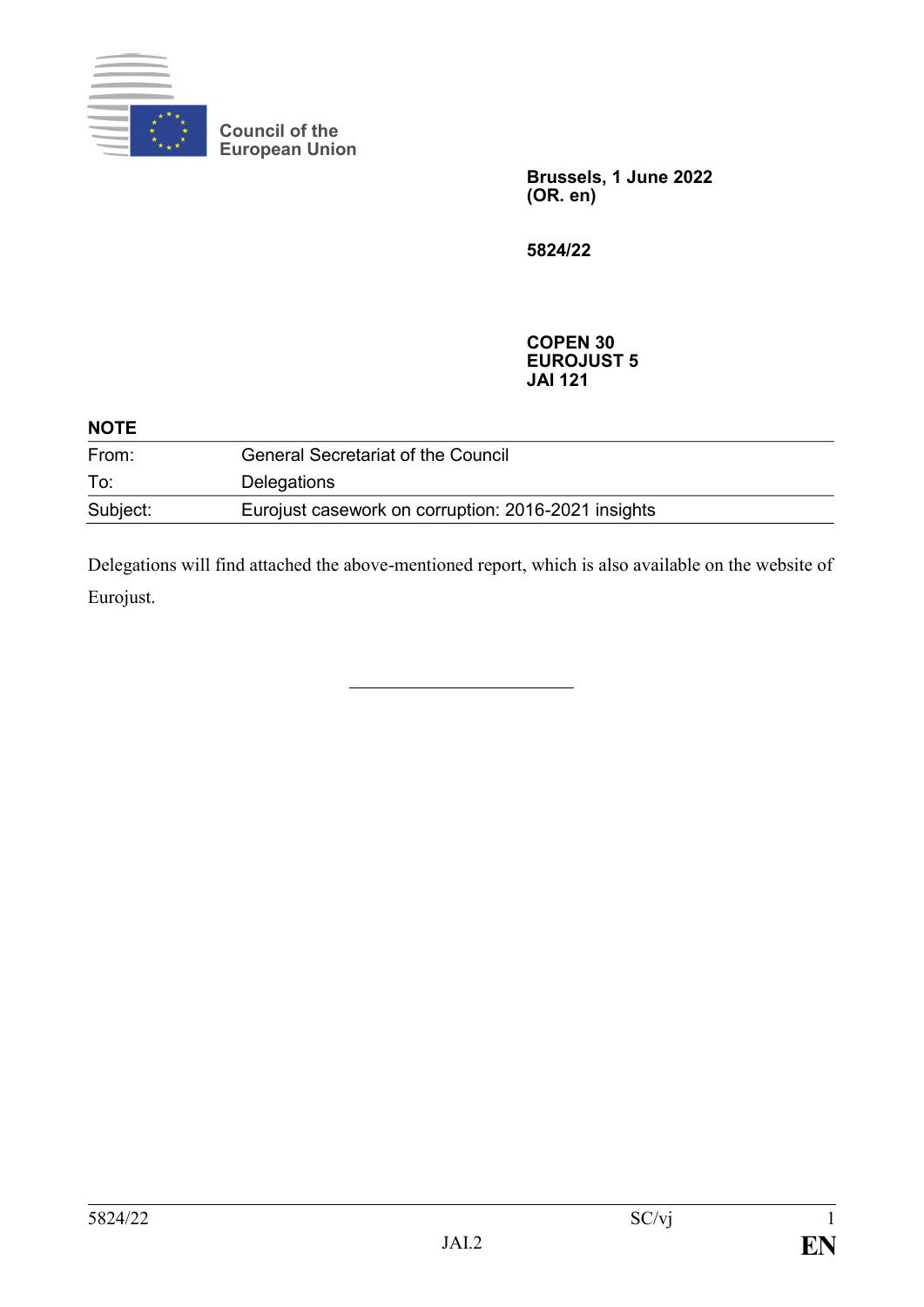# **ANNEX**



# **Eurojust Casework on** Corruption: 2016-2021 Insights

May 2022

**Criminal justice across borders**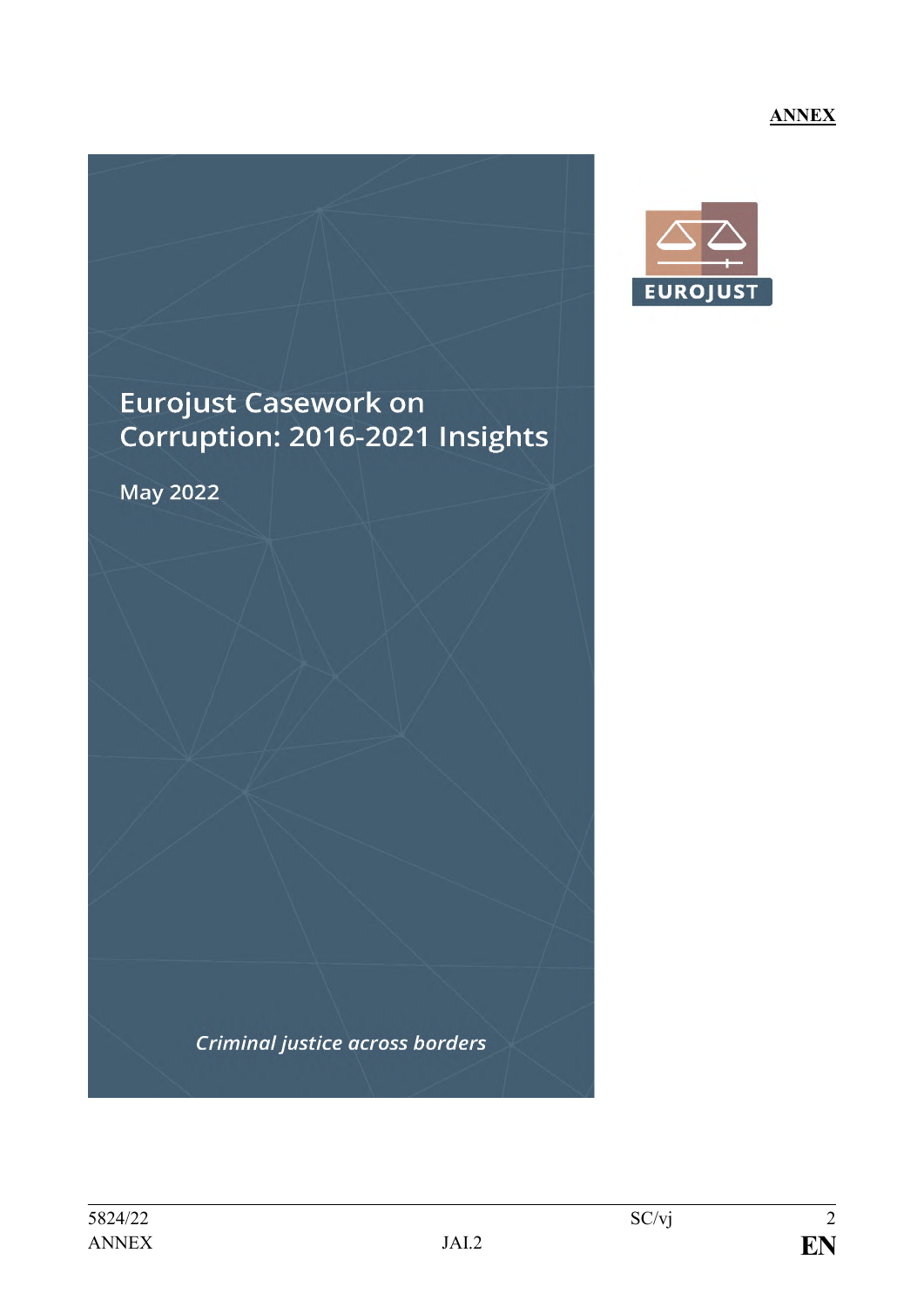

ROJUST Eurojust Casework on Corruption: 2016-2021 Insights

# **Contents**

| 1.                                                                                         |                                                                                        |  |
|--------------------------------------------------------------------------------------------|----------------------------------------------------------------------------------------|--|
| 2.                                                                                         |                                                                                        |  |
|                                                                                            |                                                                                        |  |
|                                                                                            | 2.2. Complexity of corruption cases and involvement of multiple states 7               |  |
|                                                                                            | 2.3. Cooperation with third states, liaison prosecutors and Eurojust contact points  8 |  |
|                                                                                            |                                                                                        |  |
|                                                                                            | 2.5. Sensitive nature of cases and the involvement of politically exposed persons  15  |  |
|                                                                                            |                                                                                        |  |
|                                                                                            |                                                                                        |  |
|                                                                                            |                                                                                        |  |
|                                                                                            |                                                                                        |  |
|                                                                                            |                                                                                        |  |
|                                                                                            |                                                                                        |  |
|                                                                                            |                                                                                        |  |
|                                                                                            |                                                                                        |  |
|                                                                                            |                                                                                        |  |
| Annex 1: Judicial cooperation instruments and treaties relevant to corruption casework  24 |                                                                                        |  |
|                                                                                            |                                                                                        |  |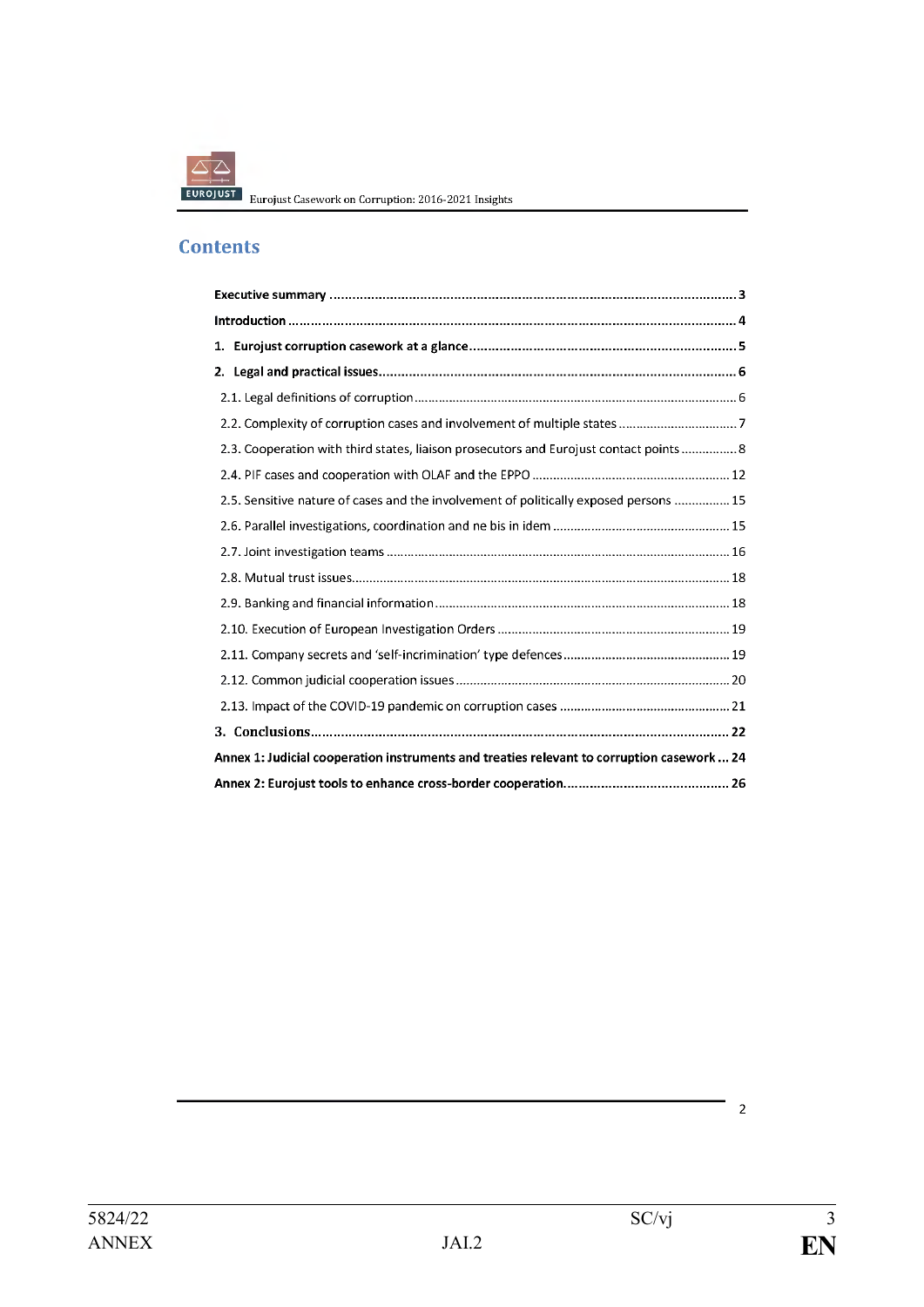# **Executive summary**

- $\overline{\phantom{a}}$ Eurojust facilitates and coordinates complex cross-border investigations and prosecutions of corruption cases in EU Member States.
- b This report reflects on the 505 corruption cases registered at Eurojust during the 2016-2021 reference period.
- Eurojust has developed practical knowledge of the issues, solutions and best practices that ь can contribute to effective judicial cooperation in cross-border corruption cases.
- There is no comprehensive, universally accepted definition of corruption, which complicates  $\mathbf b$ the investigation and prosecution of cross-border corruption cases, although at EU level corruption has been defined, most recently, by the 'PIF' directive, on the fight against fraud to the Union's financial interests by means of criminal law.
- Based on the specific needs of each case, Eurojust provides efficient operational and legal assistance at all stages of judicial proceedings (before, during and after trial).
- Eurojust cases in the field of corruption concern investigations of inter alia active and passive corruption. Offences linked with corruption include bribery and money laundering and often these are committed by, or have links with, organised criminal groups.
- Eurojust supports EU Member States' judicial authorities in enhancing access to and exchange of banking and financial information, which is a critical component of effective investigations into corruption.
- $\blacktriangleright$ Joint investigation teams (JITs) are used increasingly in corruption cases. Eurojust has extensive experience in supporting JITs and uses this experience and knowledge to provide operational, legal and financial support to them.
- $\overline{\phantom{a}}$ Throughout the COVID-19 pandemic. Eurojust remained fully operational. It helped national authorities address the impact of COVID-19-related measures on judicial cooperation by facilitating the exchange of information and evidence and the functioning of JITs. It also ensured the best possible coordination of investigations and prosecutions.
- $\mathbf{r}$ Eurojust continues to pursue cooperation with key partners in the area of corruption, including third states, the European Anti-Fraud Office (OLAF), the European Public Prosecutor's Office (EPPO) and the European Union Agency for Law Enforcement Cooperation (Europol), which help render EU Member States' and EPPO investigations and prosecutions more efficient.
- Cooperation and coordination through Eurojust have led to tangible results, including seizures, confiscations, arrests and convictions in complex cross-border corruption investigations and prosecutions.

 $\overline{\mathbf{3}}$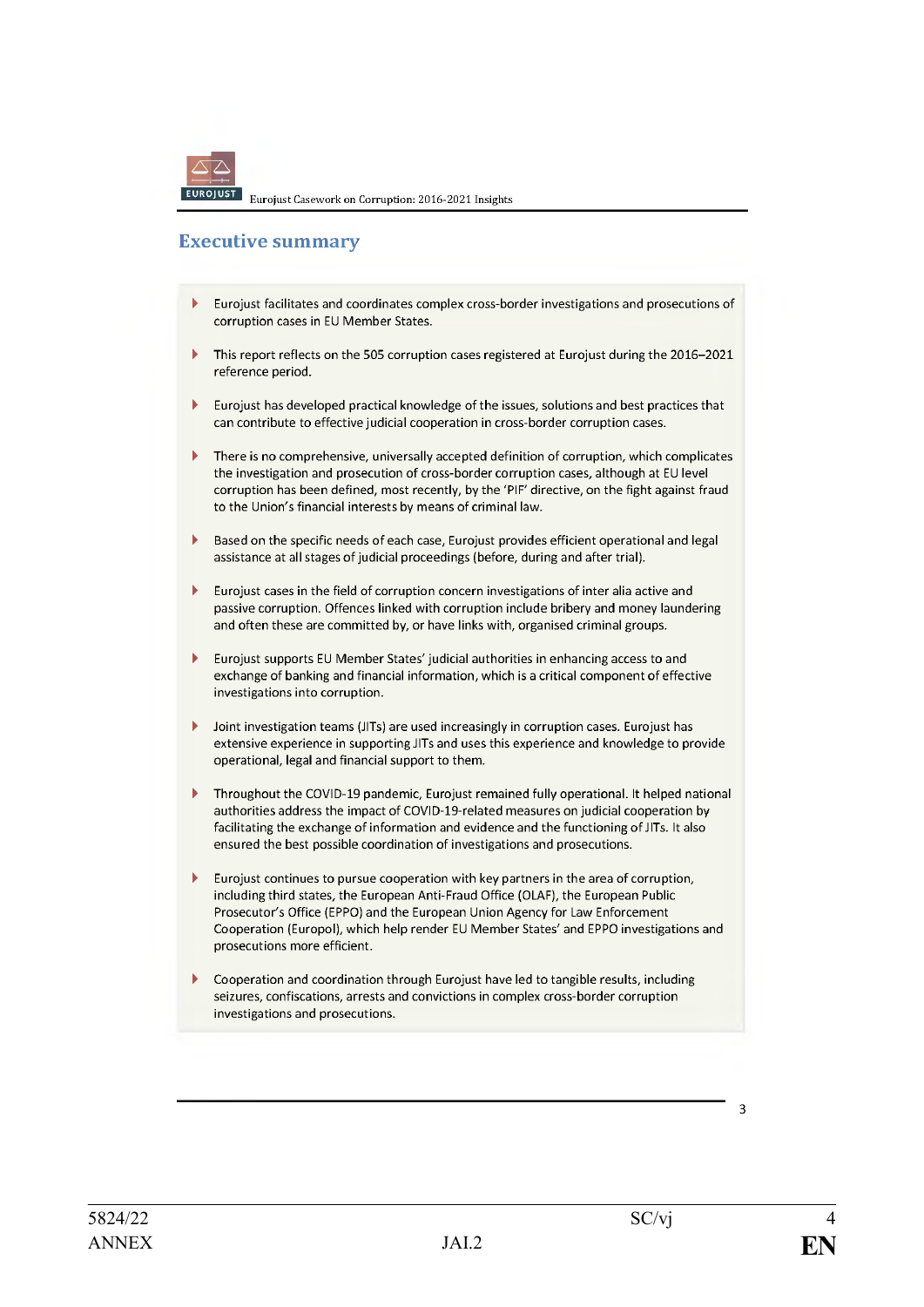

# **Introduction**

Eurojust's Casework on Corruption: 2016-2021 Insights presents key findings based on Eurojust's casework in the area of corruption. Corruption is a broad notion which covers a range of (constituent) crimes, such as active and passive corruption. Offences linked with corruption include bribery and money laundering and often these are committed by, or have links with, organised criminal groups. In line with the EU anti-corruption report, as well as the definition used by the non-governmental organisation Transparency International, this report works with the operational definition of corruption as any 'abuse of power for private gain'  $\left( \begin{smallmatrix} 1\\ 1 \end{smallmatrix} \right)$ .

Eurojust has developed practical knowledge of the issues, solutions and best practices that can contribute to effective judicial cooperation in cross-border corruption cases. This knowledge is now summarised in this document with the aim of supporting national authorities facing crossborder corruption cases by providing a structured overview of the problems to be expected and related possible solutions, including via the use of Eurojust's tools to enhance judicial cooperation.

The document builds on the analysis of corruption cases registered at Eurojust between 1 January 2016 and 31 December 2021. During this reference period, 505 corruption cases were registered at Eurojust. The information available differs per case, depending on the status of the Eurojust case (pending or closed), the procedural stage of the national criminal proceedings and the information provided to Eurojust by the national authorities. The cases discussed in this report were selected on the basis of the amount of information available on specific legal or practical issues and best practices provided by the national desks at Eurojust.

For the EU, tackling fraud and corruption is a fundamental precondition for upholding the rule of law, peace and security, democracy and respect for human rights and fundamental freedoms. Moreover, corruption erodes citizens' trust in public institutions and can seriously destabilise societies. It also presents a threat to security, as various forms of crime, including terrorism, are financed through corruption.

Against this background, Eurojust's first report on corruption highlights the role of Eurojust in the EU's efforts in this area and offers its practical experience in supporting national authorities for the benefit of practitioners who might face similar challenges in the future.

Δ

EU anti-corruption report, p. 2. The report, published in 2014, underlines the need for increased attention to corruption in all  $\int$ Member States. See 'Report from the Commission to the Council and the European Parliament, EU anti-corruption report', COM(2014) 38 final (https://eur-lex.europa.eu/legal-content/EN/TXT/?uri=COM %3A2014 %3A0038 %3AFIN].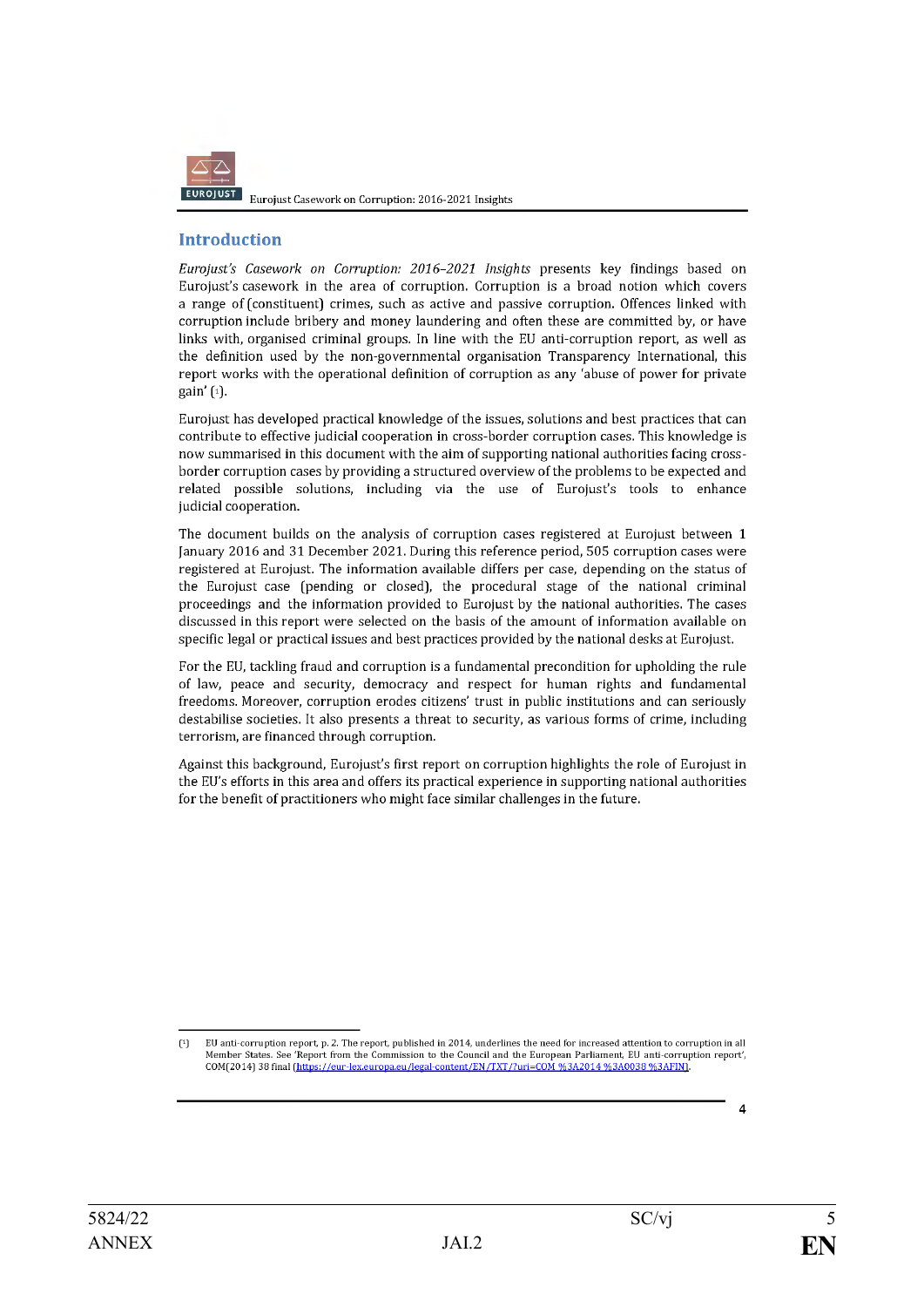#### 1. Eurojust corruption casework at a glance



#### EU Member State involvement in registered corruption cases 2016-2021



#### Access to judicial cooperation tools

**84 coordination meetings were organised in the 2016-2021 period to**<br>address corruption cases, enabling national authorities involved to share<br>information and resolve legal and practical issues. Eurojust also supported<br>**8** 



#### Access to jurisdictions worldwide

42 third countries were involved in Eurojust corruption cases in the period under review, highlighting the importance and added value of having a global network of contact points and Liaison Prosecutors stationed at Euroju

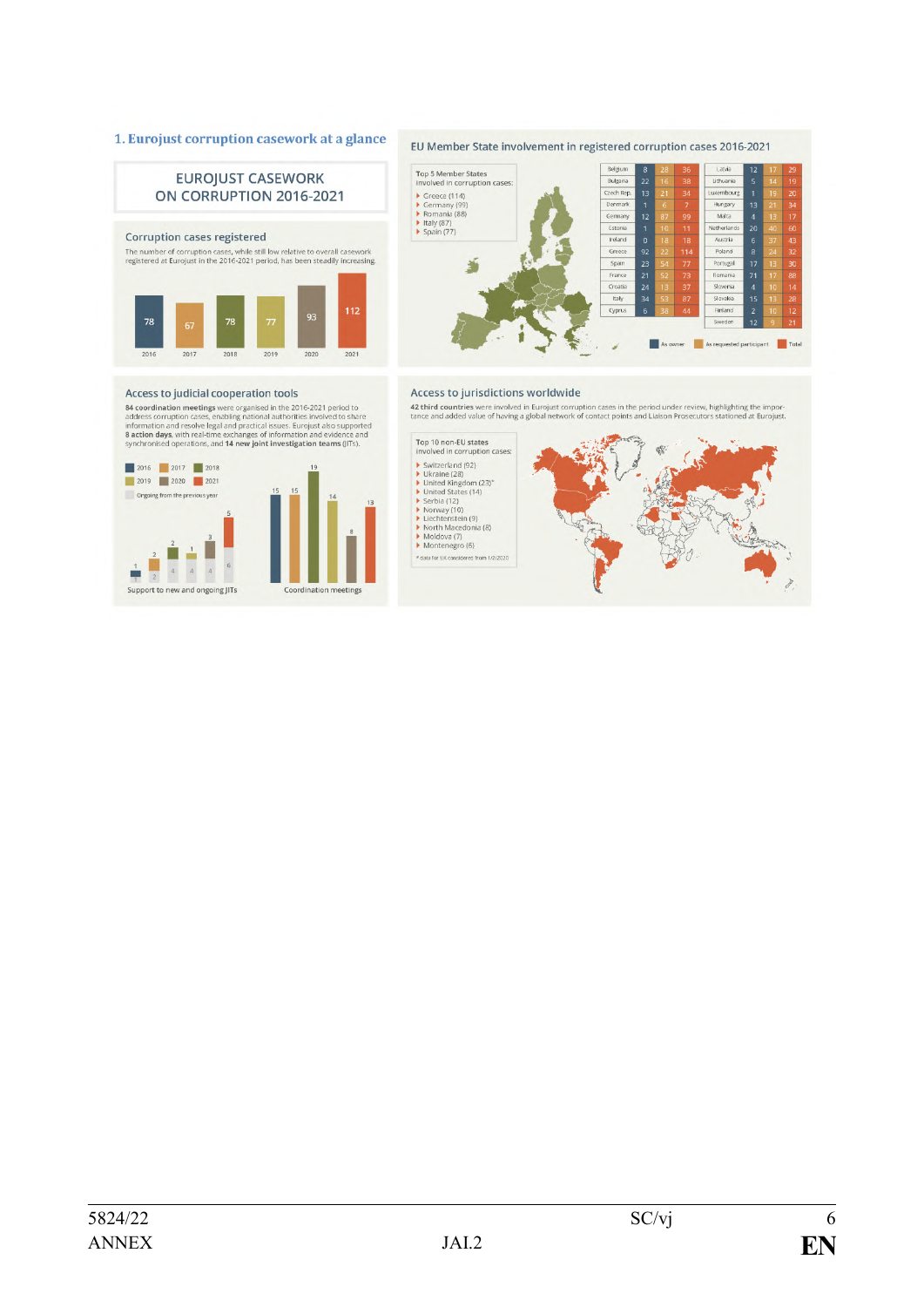### 2. Legal and practical issues

#### 2.1. Legal definitions of corruption

There is no comprehensive, universally accepted definition of corruption. Efforts to come to a definition would run into legal and political issues. Instead, as displayed by various international treaties, legal texts often opt to list the more specific offences that constitute corruption. The United Nations Convention Against Corruption (UNCAC) provides a good example of this approach and requires its signatories to criminalise: bribery of national (Article 15) and foreign (Article 16) public officials  $\lceil 2 \rceil$ ; embezzlement, misappropriation and other diversion of property by a public official (Article 17); trading in influence (Article 18); abuse of function (Article 19); illicit enrichment (Article 20); bribery in the private sector (Article 21); and embezzlement of property in the private sector (Article 22) [3].

Furthermore, it appears from Eurojust's casework that (predicate) offences (4) linked with corruption include bribery and money laundering and often these are committed by, or have links with, organised criminal groups (OCGs).

What these acts all have in common is that they somehow relate to the core of corruption, namely the abuse of power for undue private gain or advantage. At EU level corruption is defined in Articles 2 and 3 of the 1997 Convention on the fight against corruption involving officials of the European Communities as well as in Article 4(2) of the PIF directive (5). Europol's recent serious organised crime threat assessment (SOCTA) for 2021 shows that criminal networks in Europe flexibly adapt their criminal operations to the ever-changing crime environment, while increasingly using corruption and abusing legal business structures as part of their criminal activities  $\lceil \cdot \rceil$ . To address corruption the EU has adopted a number of strategies such as the security union strategy  $[\tau]$ , adopted by the Council in July 2020, which identifies the link between corruption and organised crime as one of the relevant strategic objectives to be taken forward in 2020-2025. In addition, the Council conclusions of 12 May 2021 set the EU's priorities for the fight against serious and organised crime for the European Multidisciplinary Platform Against Criminal Threats (EMPACT) 2022-2025 with a special emphasis on those high-risk long-lasting criminal networks undermining the rule of law by using corruption. Also, the EU strategy to tackle organised crime for 2021-2025 aims to target action on the main criminal markets and address corruption and the financial aspects of organised crime.

Thus, corruption does not present itself in one shape or form, but instead in many different ways. As a result, definitions of corruption vary between states, which complicates the investigation

On bribery of foreign public officials in international business transactions see also the 1997 Organization for Economic Co- $\lceil$ <sup>2</sup> operation and Development (OECD) Convention on Combating Bribery of Foreign Public Officials in International Business Transactions (https://legalinstruments.oecd.org/en/instruments/OECD-LEGAL-0293).

 $\begin{bmatrix} 3 \\ 1 \\ 1 \end{bmatrix}$ General Assembly resolution 58/4 of 31 October 2003 (https://www.unodc.org/unodc/en/treaties/CAC/L A predicate offence is a crime that is a component of a larger, more serious crime.

Directive (EU) 2017/1371 of the European Parliament and of the Council of 5 July 2017 on the fight against fraud to the Union's  $(5)$ financial interests by means of criminal law, OI L 198, 28, 7, 2017, p. 29.

Criminals employ corruption. Almost 60 % of the criminal networks reported on engage in corruption.

ÌЙ COM(2020) 605 final.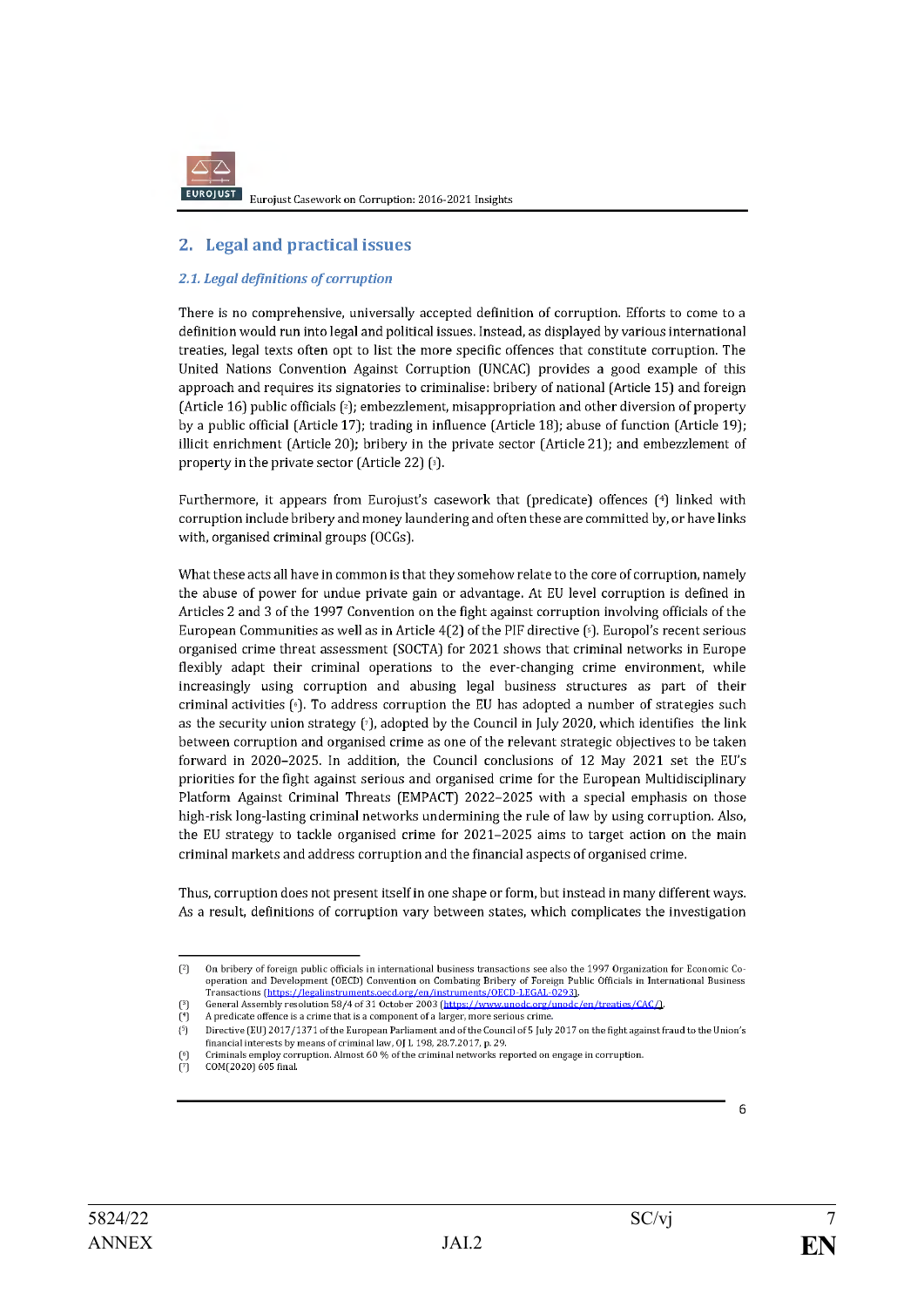

and prosecution of cross-border corruption cases [8]. When differences in domestic law relate to definitions of corruption, or substantive criminal law, clarifications are needed to address dual criminality issues.

In most cases, requests for cooperation concern evidence and further information, and this is sought through a European Investigation Order (EIO) or a letter of request (LoR) or exchanged through a spontaneous exchange of information. Eurojust is well positioned to facilitate the handling of such requests and obtaining of information, and can do so directly via the national desks or liaison prosecutors.

In a number of cases in the period covered by this report, the information sought related to admissibility of evidence, due to differences in domestic procedural law. For example, in a corruption and money laundering investigation, a Member State requested Eurojust to help clarify whether the presence of defence counsels at searches in a pre-trial investigation would be allowed under the domestic law of another Member State. Furthermore, clarifications have been sought on the status of witness/suspect, because in some legal systems this distinction is immaterial, whereas in others this distinction is key, since interrogation and search of individuals and their property is only possible if they are suspects in the investigation. And, in an investigation into the alleged bribing of embassy personnel, information was requested through Eurojust on available punishment, and in particular the possibility of capital punishment in a third state (i.e. non-EU countries), and subsequently the possible transfer of proceedings. Finally, in a case of aggravated bribery (insider trading), a Member State exchanged information spontaneously with a liaison prosecutor at Eurojust. Subsequently, further pivotal evidence was located in the third state, however, it was clarified that if this were to be be considered a political offence, no mutual legal assistance (MLA) could be executed. Further information was exchanged, and options to issue a subsequent MLA would be studied, with a clarification on domestic law in mind.

#### 2.2. Complexity of corruption cases and involvement of multiple states

Corruption cases are often complex and involve several parties, including high-level officials, operating in or from different states, including third states (see also Section 2.3 below). The complexity and scale of corruption investigations might deter competent national authorities from becoming actively involved in corruption cases, or possibly even from acting at all. A lack of specialised knowledge, experience and resources might further exacerbate this. As illustrated by the cases briefly described below, Eurojust may help to clarify the scope of a complex case by drafting case notes, judicial matrixes (summarising the information exchanged, to help coordinate the investigations) and organisational charts (bringing together all the information held by the participating states). It can further ensure the execution of cooperation requests (such as EIOs), including via coordinating joint actions.

 $\overline{7}$ 

Moreover, the nature and scope of corruption varies between EU Member States. The Corruption Perceptions Index (CPI)  $<sup>8</sup>$ </sup> illustrates this (https://www.transparen rg/en/news/cpi-2020-western-europe-eu#]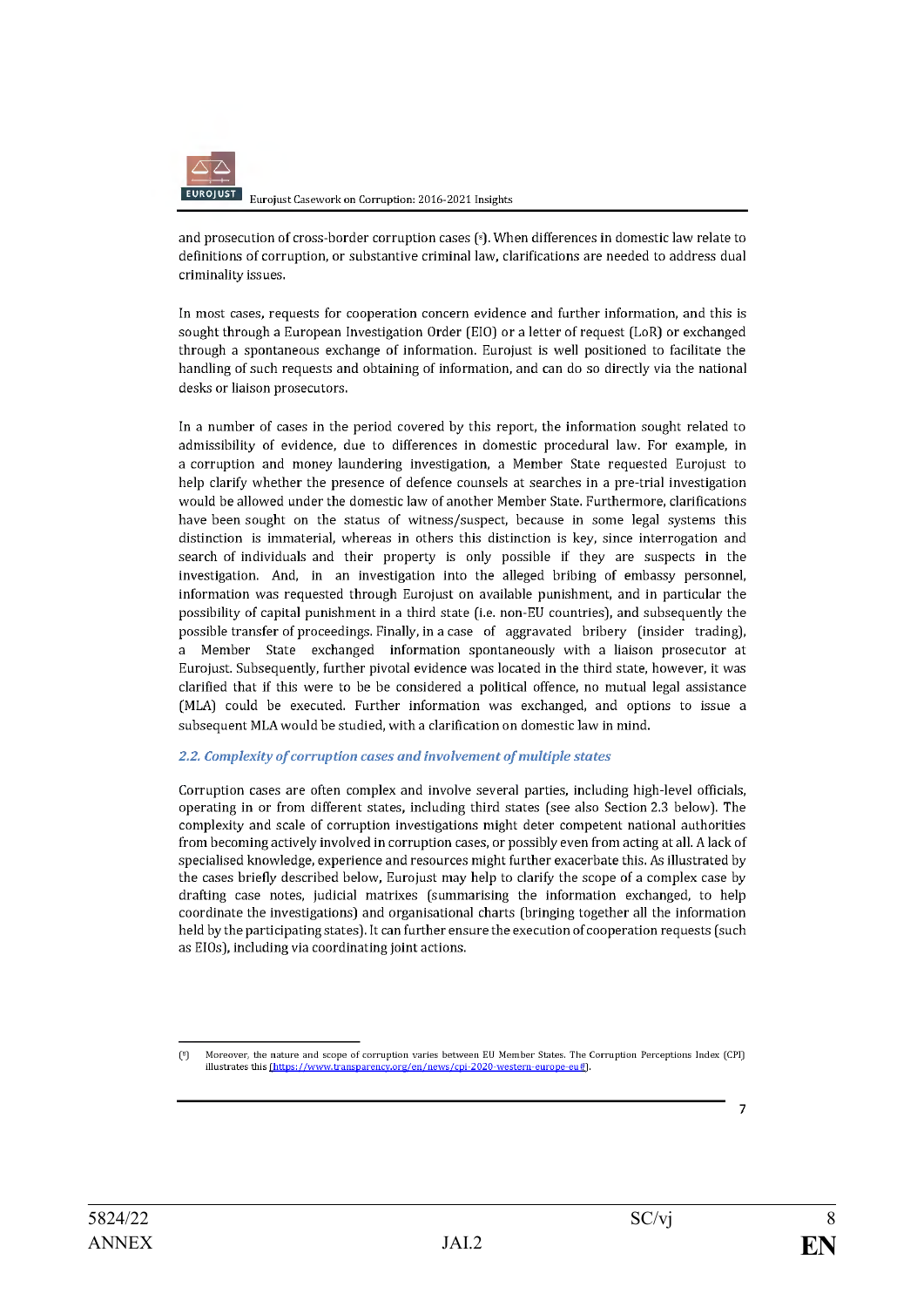

In another case, concerning corruption in the football sector and involving nine Member States and one third state, an active OCG was under investigation and Eurojust was asked to coordinate parallel investigations. Eurojust provided a case note with an overview of the MLAs issued to support the financial investigation. The urgency of cooperation was underlined, as the case had to be trial ready for the following month. One of the specific difficulties in this case related to the complexity of tracing the money flows of a football club that had managed over 300 football players over several years. Several additional documents were transmitted digitally via the national desks at Eurojust. Furthermore, new information was continuously exchanged on a spontaneous basis via the already established channels of communication, keeping Eurojust informed to enable coordination. These cases demonstrate that OCG and corruption are often intertwined, and tackling this will involve a broader approach focusing on OCG and corruption together.

And, in a complex corruption and money laundering case, involving an innovative scheme using international recognition of civil-law judgments in two Member States and one third state, several issues arose. The Member State initiating the investigation noted that this case transcended the interests of the states involved and had an impact on the international legal order. The first issue related to parallel investigations and possible future conflicts of jurisdiction. A second issue related to the need for further investigations in a third state, as the need for a predicate offence, in this case bribery/corruption, would be required to successfully prosecute money laundering offences. In this case, the states involved agreed to exchange information and evidence in the future through an LoR.

Hence, as shown by Eurojust's casework, issues that make corruption cases particularly complex include the involvement of a large number of states, including third states, operated by OCGs, complex money flows, parallel investigations in several states and a diversity in (national) legal frameworks.

#### 2.3. Cooperation with third states, liaison prosecutors and Eurojust contact points

Many of the corruption cases during the reference period involved third states. This illustrates the global nature of corruption. Eurojust can provide assistance in such cases as it benefits from international cooperation agreements with 13 states ( $9$ ), and hosts liaison prosecutors from 10 of these [10], who work alongside Eurojust national members. Liaison prosecutors can even initiate coordinated actions, as illustrated by the infographic below  $[\nVert]$ . Eurojust is also able to use a network of judicial contact points in more than 60 states around the world, to help get in touch with the competent authorities in third states and establish cooperation with them.

A good illustration of Eurojust's involvement in such cases was a complex corruption investigation in the maritime/ship-building sector involving four Member States and three third states. Through several coordination meetings, Eurojust facilitated discussion of domestic legislation to clarify the specific requirements for effective cooperation in each jurisdiction involved. Particularly relevant lessons learned in this case were the domestic legal requirements in those states with which the requesting Member State does not have a bilateral treaty. In one of

Albania, Georgia, Iceland, Liechtenstein, Moldova, Montenegro, North Macedonia, Norway, Serbia, Switzerland, Ukraine, the  $(°)$ United Kingdom and the United States

 $(10)$ Albania, Georgia, Montenegro, North Macedonia, Norway, Serbia, Switzerland, Ukraine, the United Kingdom and the United States.

<sup>&#</sup>x27;Operation in FIFA World Cup media rights-related investigations' (https://www.eurojust.europa.eu/operation-fifa-world-cup- $(11)$ stigations); and see also: https://www.admin.ch/gov/en/start/documentation/media-releases.msg <u>media-rights-related-inve</u> id-68398.html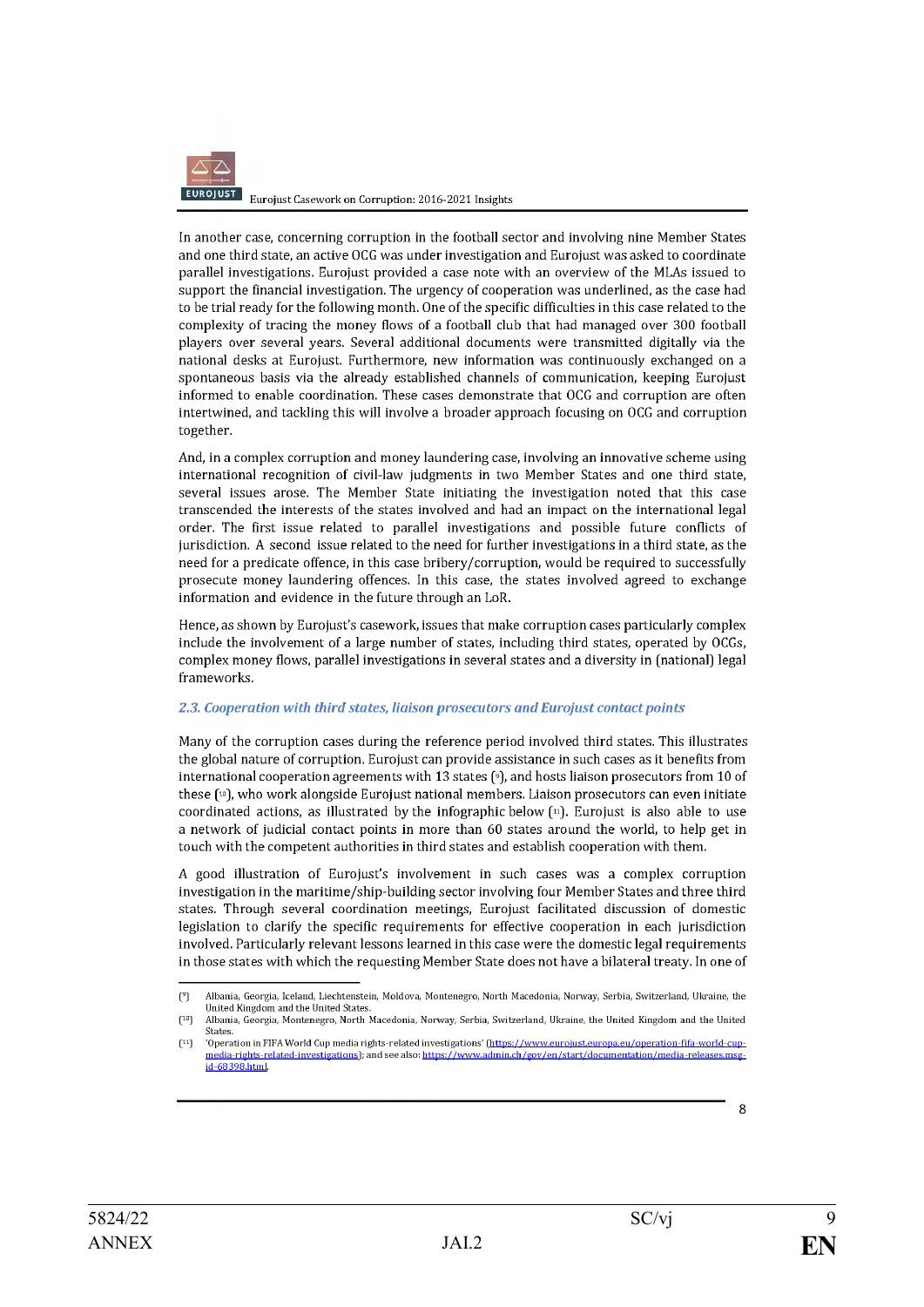

the third states, the domestic legal framework allowed the LoR to be executed without a treaty, but it was noted that the formal requirements for such a request should be clearly communicated before sending an LoR. Another third state also had MLA legislation in place, providing the basis for executing LoRs, but noted that these must be specific, and could not be part of a socalled 'fishing expedition'. And another third state involved noted that the principle of best evidence applies, which requires the authentication of the documents provided in the LoR and that a search is only possible with a court order. National desks at Eurojust also checked EIOs prior to transmission in this case, to prevent any errors, and monitored their execution.

Cooperation with the liaison prosecutors seconded to Eurojust has proved to be particularly beneficial. In many of these cases, Eurojust has successfully facilitated communication and coordination between the states represented by the liaison prosecutors and Member States, as well as other third states. One of the benefits of liaison prosecutors at Eurojust is that data and operational information can be exchanged with national desks  $[*x*]$ : this information cannot be exchanged with contact points. Liaison prosecutors at Eurojust can also register cases, organise and attend coordination meetings, and have access to Eurojust's case management system (CMS) (13). Contact points do not have these possibilities but they can attend coordination meetings.

One example is a large and sensitive corruption, bribery and money laundering case in the mining sector, possibly committed by a former government member, and involving one Member State and four third states (two with liaison prosecutors). After several coordination meetings, one of the states decided to discontinue its investigation and transfer the investigations to another state, in order to prevent any future conflicts of jurisdiction.

Eurojust furthermore frequently receives requests to facilitate the transmission and execution of LoRs between third states and Member States, for example in a corruption investigation into projects financed by the World Bank.

Another investigation, related to the Arab Spring, into suspected corruption and money laundering was about to close, which would imply that the funds frozen would be released. A liaison prosecutor at Eurojust coordinated with a national desk to assess whether a previous LoR relating to the funds was still active. If so, the liaison prosecutor could ensure that the funds would remain frozen so this would not cause any problems to that investigation.

And, in an investigation into corruption, misappropriation, embezzlement and forgery of documents, all relating to the manufacturing of medicines, several transactions were flagged as suspicious by Financial Intelligence Unit notifications. A liaison prosecutor and a national desk coordinated, on a direct basis, with a view to identifying the best way forward, and selecting the appropriate instrument to be used and facilitate its transmission and execution.

Eurojust assistance has also been requested in cooperation with third states without liaison prosecutors. In an international corruption investigation involving a third state without a contact

 $[12]$ This is enabled by Articles 56-59 of the Eurojust Regulation (EU) 2018/1727 of the European Parliament and of the Council of 14 November 2018 on the European Union Agency for Criminal Justice Cooperation (Eurojust), and replacing and repealing Council Decision 2002/187/JHA, OJ L 295, 21.11.2018.

According to College Decision 2017-24 of 20 June 2017, amended on 14 September 2021, Article 8[1]: 'Liaison Prosecutors shall be able to access the CMS with their own profile. The CMS module for Liaison Prosecutors shall allow them to open draft temporary work files, involve the National Member(s) of the Member State(s) towards which they want to open their case in order to convert draft temporary work files into temporary work files and jointly submit the temporary work files for registration by the College. They shall be able to store operational personal data and share that information with Eurojust in the context of those cases.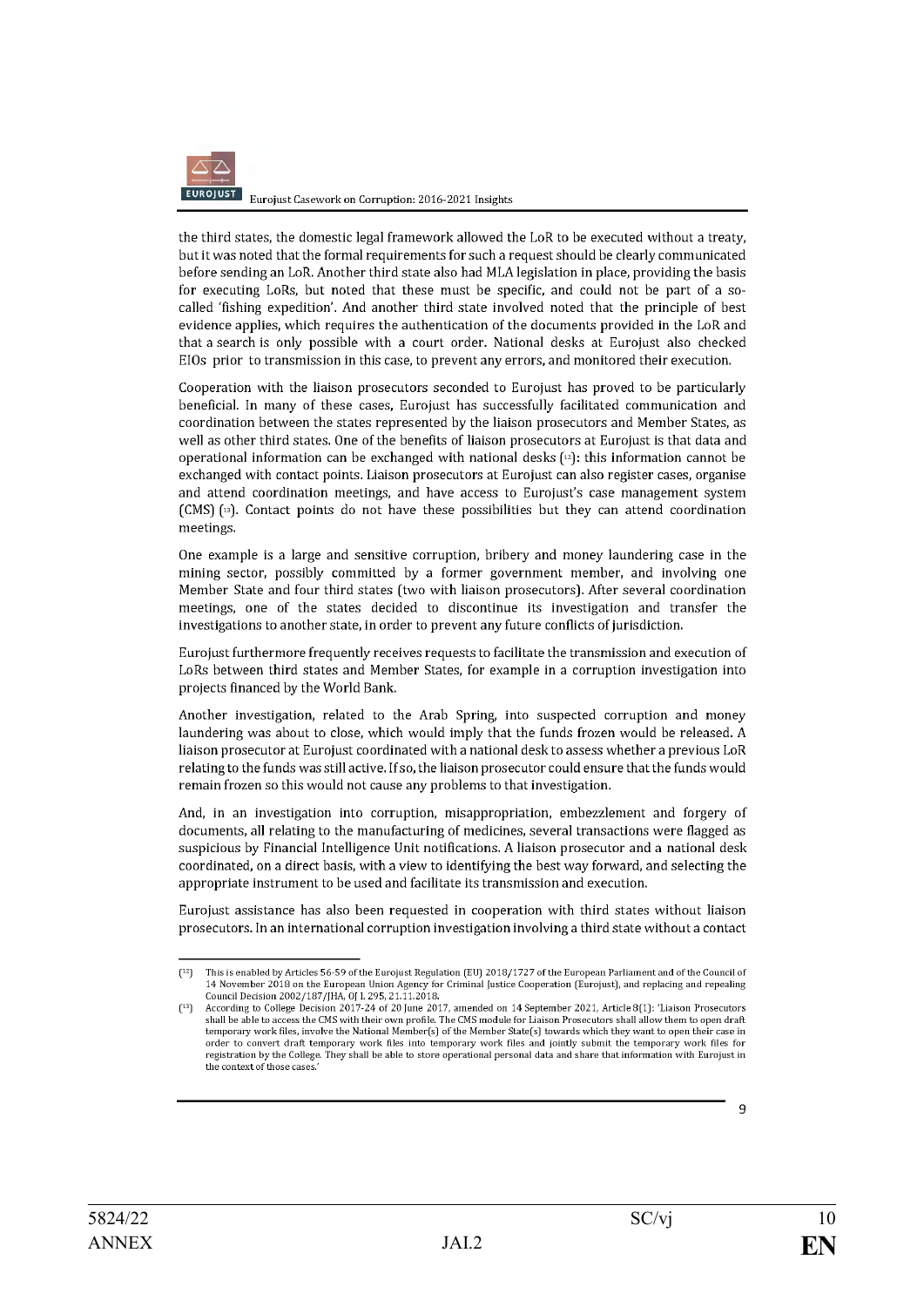

point, Eurojust successfully facilitated an LoR seeking company and banking information by identifying the competent authority in the third state, as Eurojust had already interacted successfully with this state in another high-profile case. The legal basis for the LoR was a bilateral treaty on MLA between the Member State and the third state, as well as the UNCAC. One of the challenges in corruption cases, particularly evident in cases with third states, is finding an appropriate legal basis for cooperation. The UNCAC is highly relevant here and can offer solutions when no bi- or multilateral treaties are in place.

In a separate case, a Member State received a request for extradition from a third state, regarding a citizen of that third state who was a civil servant and a suspect in a large corruption and money laundering case. The Member State receiving the request had not extradited to the third state before and had questions regarding the experiences of other Member States. It therefore opened a case at Eurojust, and five national desks were approached for specific information. The exchange of information through Eurojust was particularly fruitful, and several domestic judgments were shared, which informed the decision to be made on extradition.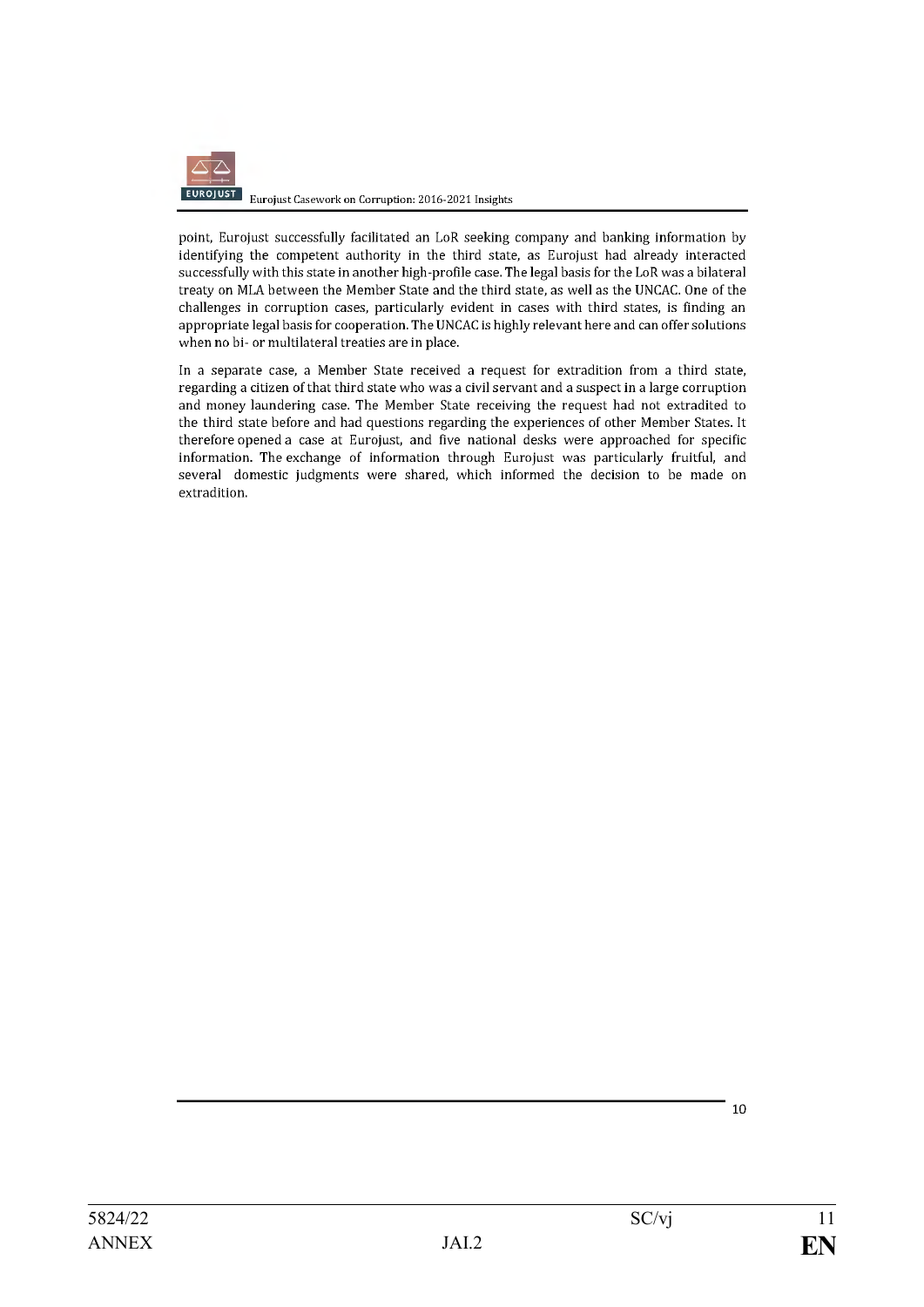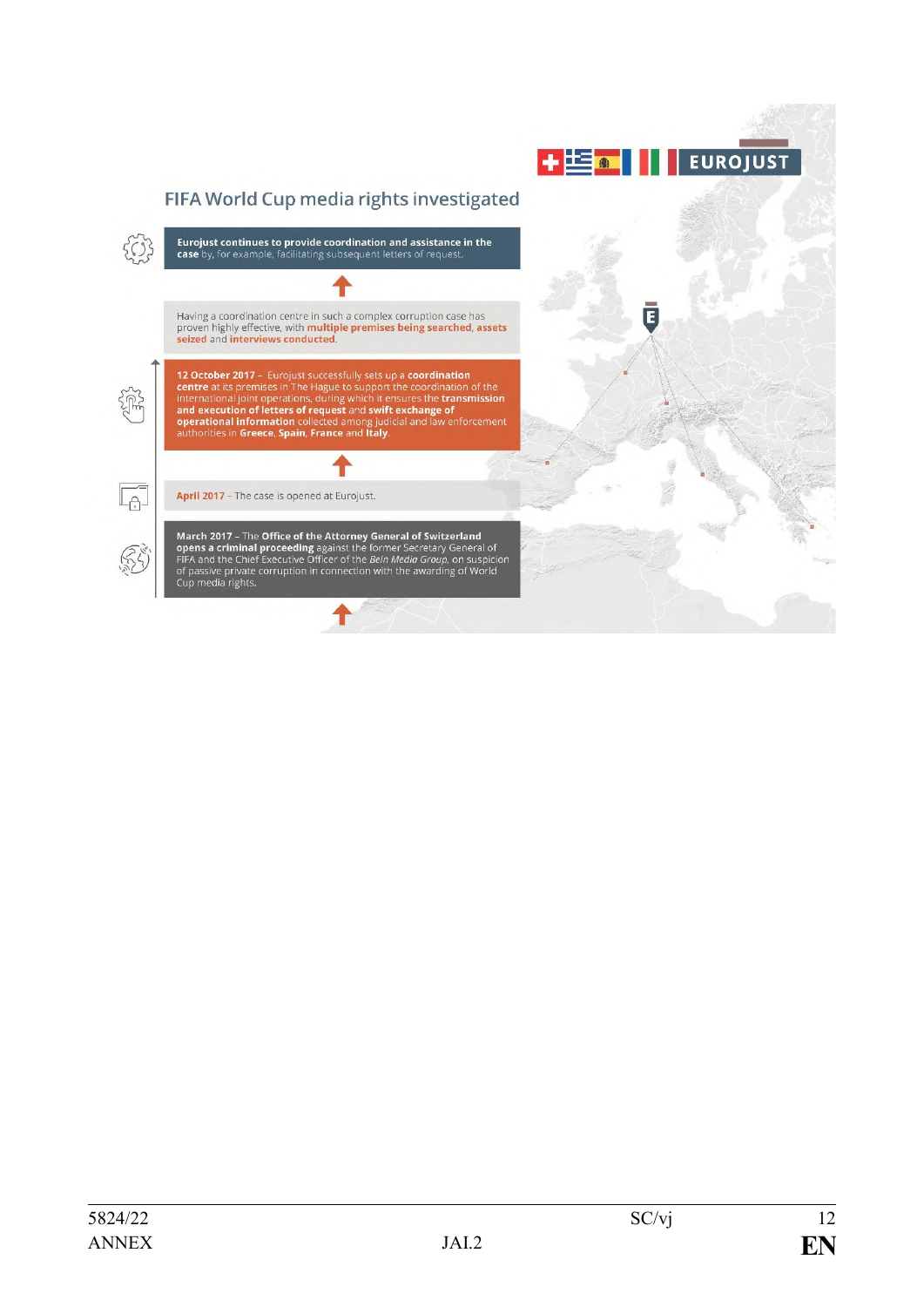

#### 2.4. PIF cases and cooperation with OLAF and the EPPO

An important category of corruption cases supported by Eurojust involves crimes against the financial interests of the EU, the so-called PIF crimes, such as corruption  $[4]$ . In these cases, cooperation with the European Anti-Fraud Office (OLAF) - with which Eurojust has established a close relationship - is of paramount importance. The tasks of OLAF and Eurojust are different in nature, but close cooperation between the two bodies is essential, given that they are complementary bodies that share the aim of protecting the EU's financial interests by tackling fraud and corruption. In 2003, Eurojust and OLAF signed a memorandum of understanding [15] setting out the practical arrangements for cooperation and the exchange of information. The memorandum of understanding provides that the two bodies inform each other, without delay, of any information that concerns the other, and furthermore establishes contact points (notably the Magistrates Unit within OLAF). It also sets out rules to facilitate the participation of Eurojust and OLAF in JITs [16]. Furthermore, in 2008, Eurojust and OLAF signed a 'practical agreement' (v). The purpose is to enhance the fight against fraud and corruption and to do so with due regard to transparency, complementarity of tasks and coordination of efforts. More specifically, the agreement sets out that Eurojust and OLAF will maintain 'close and regular contacts', and it regulates operational and strategic cooperation, collaboration in JITs and involvement in relevant professional training, seminars and workshops.

Going forward, cooperation with the European Public Prosecutor's Office (EPPO) will also be important. The EPPO has been operational since June 2021, and while mainly outside the reference period of this report, at the time of writing Eurojust had four ongoing cases with it. The EPPO is an independent, decentralised EU prosecution office with a mandate to investigate and prosecute the perpetrators of crimes affecting the EU budget committed in the 22 Member States that are currently participating in the enhanced cooperation that established the Office. The EPPO and Eurojust are privileged partners with a shared responsibility to protect the EU's financial interests. Eurojust supports, and cooperates closely with, the EPPO, based on trust and respect for their respective mandates and competences, on the development of operational, administrative and management links.

Eurojust's relationship with the EPPO is governed by Article 50 of the Eurojust regulation and Article 100 of the EPPO regulation (18). Furthermore, in February 2021 Eurojust and the EPPO concluded a working arrangement covering operational cooperation, institutional relations and administrative matters (19). In terms of operational matters, Article 4 of the working arrangement stipulates that the EPPO and Eurojust shall share information that is relevant to their competences, including personal data, and Eurojust shall inform the EPPO of any criminal conduct in respect of which the EPPO is competent. According to Articles 5 and 6, the EPPO can request Eurojust, and vice versa, to verify in its case management system whether information held by the EPPO matches information already included in the Eurojust case management system, and if so to share it. Article 7 provides that if on the basis of information provided by Eurojust the EPPO decides that there are no grounds to initiate an investigation or to exercise its right of evocation, the EPPO shall inform Eurojust without undue delay. A similar information duty

As defined in Directive (EU) 2017/1371, in particular Article 4(2).  $(14)$ 

 $r<sub>15</sub>$ See: https://ec.europa.eu/commission/presscorner/detail/en/OLAF 03 11  $\tilde{\Gamma}$ See in particular Articles 4-9 of the memorandum of understanding.

<sup>(17)</sup> See: https://www.euroiust.europa.eu/practical-agreement-arrangements-cooperation-between-eurojust-and-olaf<br>(17) See: https://www.euroiust.europa.eu/practical-agreement-arrangements-cooperation-between-eurojust-and-ola

European Public Prosecutor's Office ('the EPPO'), OJ L 283, 31.10.2017.

See: https://www.eurojust.europa.eu/worki ng-arrangement-betw een-eurojust-and-eppo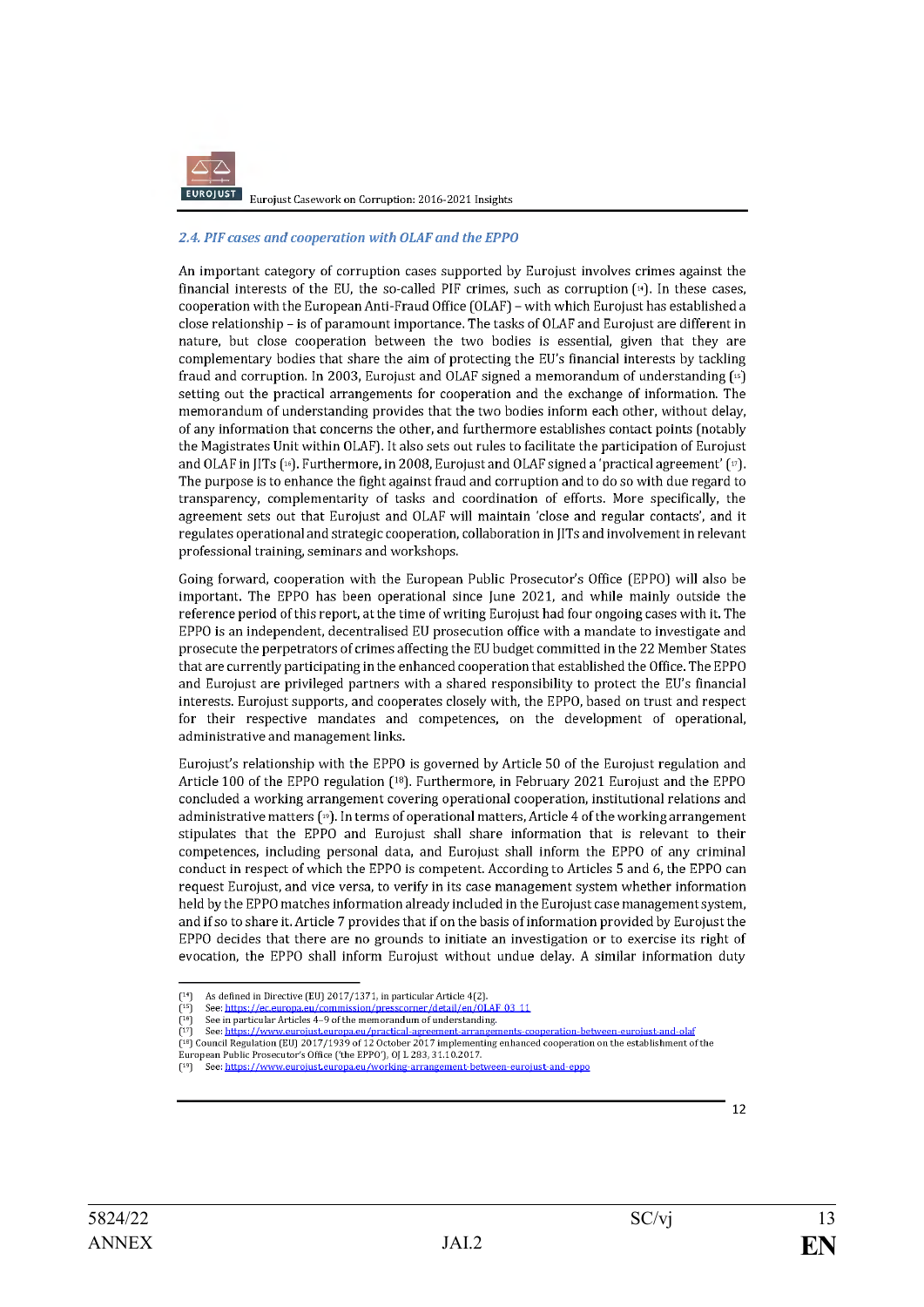

applies when the EPPO decides to initiate an investigation, or transfers a case to competent national authorities. According to Article 8, in the case of EPPO investigations involving Member States that do not participate in the EPPO, the EPPO may invite the national member concerned at Eurojust to provide support in judicial cooperation matters. Article 9 makes clear that in transnational cases involving Member States that do not participate in the EPPO or third states, the EPPO may request Eurojust to provide support, such as organising coordination meetings and coordination centres, setting up JITs and preventing and solving conflicts of jurisdiction.

Several PIF cases were registered at Eurojust during the reference period. For example, in an investigation into the misuse of EU funds, involving five Member States, the discussions focused on how to best obtain evidence from each of the states involved. It was agreed that spontaneous information could be used where possible, and Eurojust provided guidance on a possible JIT.

Furthermore, a large corruption investigation into international bribery and a tender financed with EU funds, involving four Member States and one third state, was initiated following an OLAF report. OLAF remained a partner throughout the case. Eurojust was asked to facilitate the execution of a number of LoRs and EIOs, as well as organising a coordination meeting, with the participation of OLAF. The aim of the meeting was to trigger an autonomous investigation in the third state (represented by the liaison prosecutor), and information and documents were shared, with a view to avoiding ne bis in idem. The approach was successful as the third state opened an investigation. An action day ultimately led to a coordinated action in two states, during which one of the bribed officials was arrested. This complex case encountered serious time pressures and delays (partly caused by the COVID-19 pandemic). The organising Member State noted that without the support offered by Eurojust and OLAF, success would not have been possible.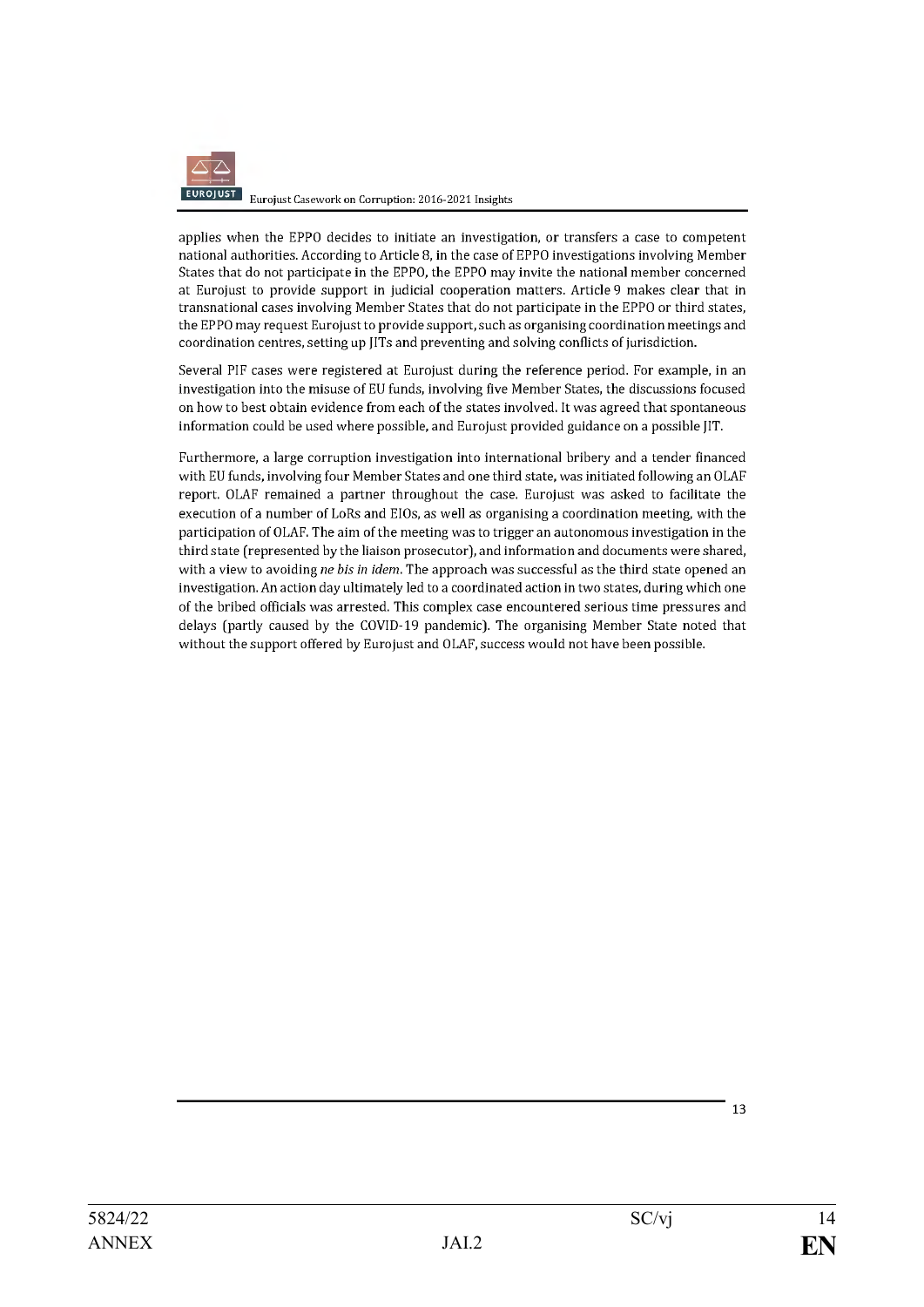# EU actors for criminal justice across borders

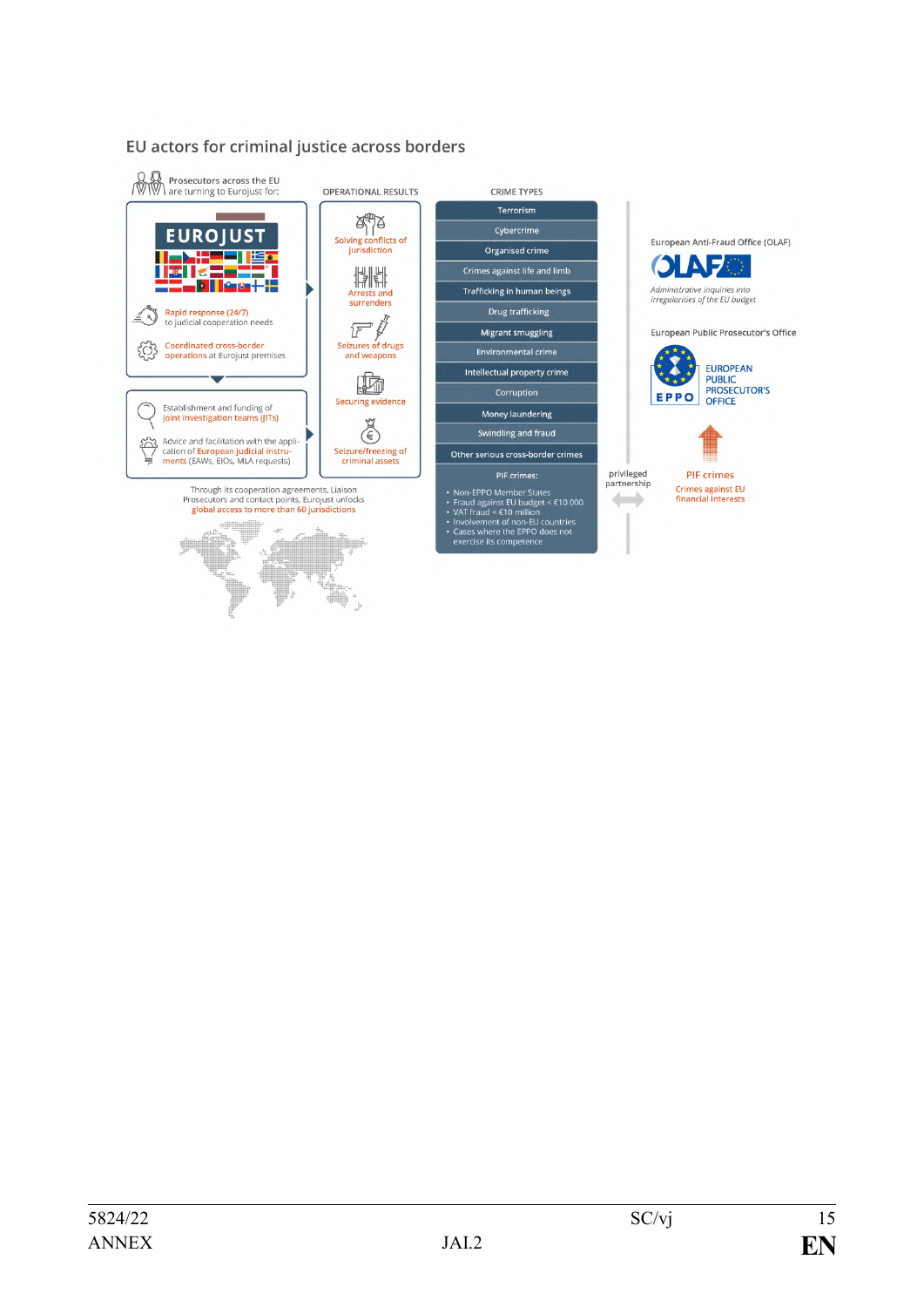

Eurojust Casework on Corruption: 2016-2021 Insights

#### 2.5. Sensitive nature of cases and the involvement of politically exposed persons

Corruption cases are complex and sensitive because they might involve high-level officials and politically exposed persons (20). Therefore, corruption cases often attract a lot of national (media) attention and public scrutiny. This creates a particular set of challenges when investigating and prosecuting these crimes. Furthermore, since corruption is by its nature committed in secrecy, it is difficult for authorities to detect, let alone investigate and prosecute it. These difficulties and sensitivities might hamper the sharing of information with other states. Several of the corruption cases registered at Eurojust illustrate these sensitivities. The increase in corruption cases registered at Eurojust year on year (see Section 1) might indicate that this is becoming less of a barrier as more attention is paid at national and EU levels to corruption.

In one case concerning large-scale corruption and money laundering involving a high-profile public official taking bribes from an oligarch, the two third states discussed at Eurojust confidentiality issues, and agreed on a strategy going forward. The confidentiality issues related to the disclosure of information, on bank statements, which in the requested state would oblige the bank to inform the owner of the account. Both states agreed it would be in the best interest of the investigation to postpone execution of the LoR. The exchange at Eurojust proved to be a fruitful and open platform for coordination and exchange of information.

In an advanced corruption and money-laundering investigation concerning a former highranking member of parliament of a third state. Eurojust was asked to facilitate the execution of an LoR concerning banking information. And, in a case of international corruption and money laundering, a member of parliament in a Member State received bribes to yote in fayour of certain proposals to the advantage of a third state. Eurojust facilitated the exchange of banking information and the hearing of witnesses. The member of parliament, together with two non-national bribe-givers, were ultimately convicted.

#### 2.6. Parallel investigations, coordination and ne bis in idem

Both legal and practical issues may arise in the context of parallel criminal proceedings. Due to the complex and cross-border nature of corruption cases, early identification of parallel investigations and proceedings is key. In several cases in the reference period, Eurojust was asked for information on possible parallel investigations in one or more states. When parallel investigations and proceedings occur, this might lead to conflicts of jurisdiction, which hamper effective investigation and prosecution. Eurojust has the experience, knowledge and tools to assist in the coordination of parallel investigations and to prevent and provide support in the resolution of any conflicts of jurisdiction.

In some cases, questions on jurisdiction have been resolved at coordination meetings held at Eurojust. If further assistance is needed to resolve these issues, Eurojust can issue recommendations or written non-binding opinions (21). These serve the purpose of facilitating and informing discussions between the national authorities that could lead to a coordinated

 $[20]$ A politically exposed person holds (or has held) a prominent (high-profile) public position. See also Commission Directive 2006/70/EC of 1 August 2006 laying down implementing measures for Directive 2005/60/EC of the European Parliament and of the Council as regards the definition of 'politically exposed person' and the technical criteria for simplified customer due diligence procedures and for exemption on grounds of a financial activity conducted on an occasional or very limited basis, O[ L 214, 4.8.2006, p. 29.

In accordance with Article 4(4) of the Eurojust regulation.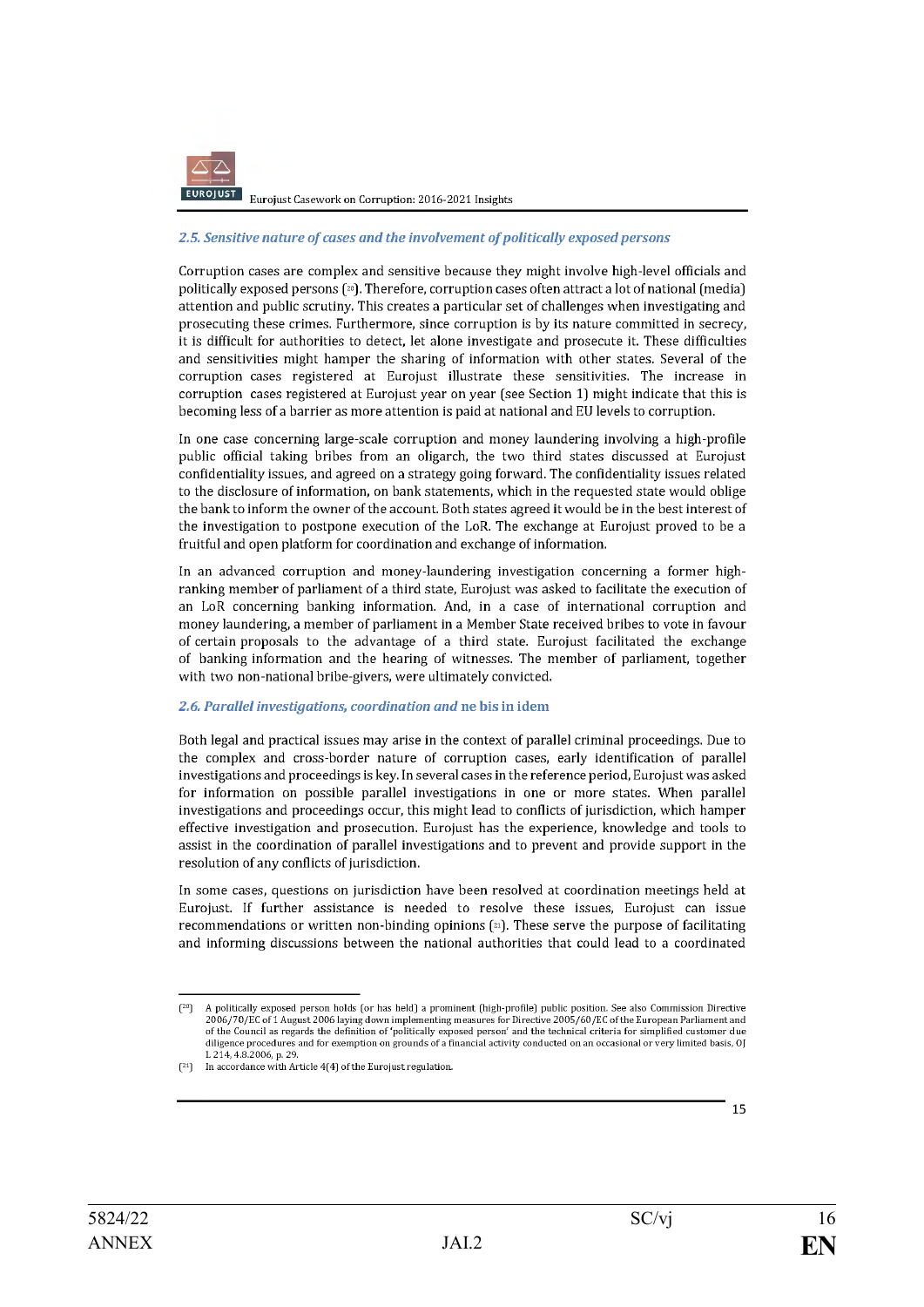

Eurojust Casework on Corruption: 2016-2021 Insights

decision on the best place to prosecute, without risk of harming the effectiveness of domestic investigations.

Eurojust national members are then competent to recommend to their home authorities which jurisdiction is best placed to prosecute  $[2]$ . These joint recommendations take into account Eurojust's Guidelines for deciding Which jurisdiction should prosecute?' (2016). The guidelines, taking account of the relevant EU legal framework  $[2]$ , put forward a number of factors to consider when making a decision on which jurisdiction should prosecute, including territoriality, location of suspect(s) and availability and admissibility of evidence  $[24]$ . A further relevant document is the 'Report on casework in the field of prevention and resolution of conflicts of jurisdiction' (2018).

To illustrate Eurojust's role in these cases, in one investigation into illicit trafficking in cultural goods, bribery and extortion, Eurojust supported the coordination of the spontaneous exchange of information between two Member States, which led to effective coordination of parallel proceedings, and subsequently the exchange of information and evidence via an EIO. And, in an investigation into suspicious transactions involving the former president of a football club, which followed media reports indicating the same suspect was possibly involved in the payment of bribes leading to the fraudulent awards of high-profile international sport events, Eurojust identified possible links between the two investigations. In another corruption investigation into breach of state secrets, the Member States involved requested Eurojust to coordinate investigations and prosecution, in order to prevent ne bis in idem. Eurojust issued a case note, providing an overview of criminal proceedings in both states and whether a transfer of criminal proceedings was possible in accordance with domestic law. One of the Member States noted that the coordination meeting was crucial to prevent practical and legal obstacles such as conflicts of jurisdiction and ne bis in idem.

#### 2.7. Joint investigation teams

A IIT is a framework for the common gathering and exchange of evidence and information that is based on the IIT agreement. Eurojust has extensive experience in supporting IITs and uses this experience and knowledge to provide operational, legal and financial support to  $[1]$ Ts. The  $[1]$ Ts Practical Guide, jointly developed by Eurojust, is a document to assist practitioners in setting up and working with JITs. In 2005, the Network of National Experts on JITs (the JITs Network Secretariat) was established to facilitate the work of practitioners, encourage the use of [ITs and contribute to the sharing of experience and best practice in using this tool [25].

An important element of Eurojust's support to JITs is providing financial support. Eurojust provides targeted reimbursement for costs in the form of tailor-made funding grants. These claims can be submitted through the dedicated JITs funding portal [26]. Claims for reimbursement

 $(22)$ See 'Eurojust Written Recommendations on Jurisdiction: Follow-up at the National Level' (2021)

<sup>(</sup>https://www.eurojust.europa.eu/eurojust-written-recommendations-jurisdiction-follow-up-national-level).  $[23]$ See in particular Framework Decision 2009/948/JHA of 30 November 2009 on prevention and settlement of conflicts of exercise of jurisdiction in criminal proceedings (https://eur-lex.europa.eu/lega 1481

See 2016 Guidelines, pp. 3-4.  $[24]$ 

See: https://www.eurojust.europa.eu/judicial-cooperation/practitioner-networks/jits-network  $[25]$ Relevant forms can be accessed through the portal once an account has been created

<sup>(</sup>https://jit.eurojust.europa.eu/Pages/Hon spx)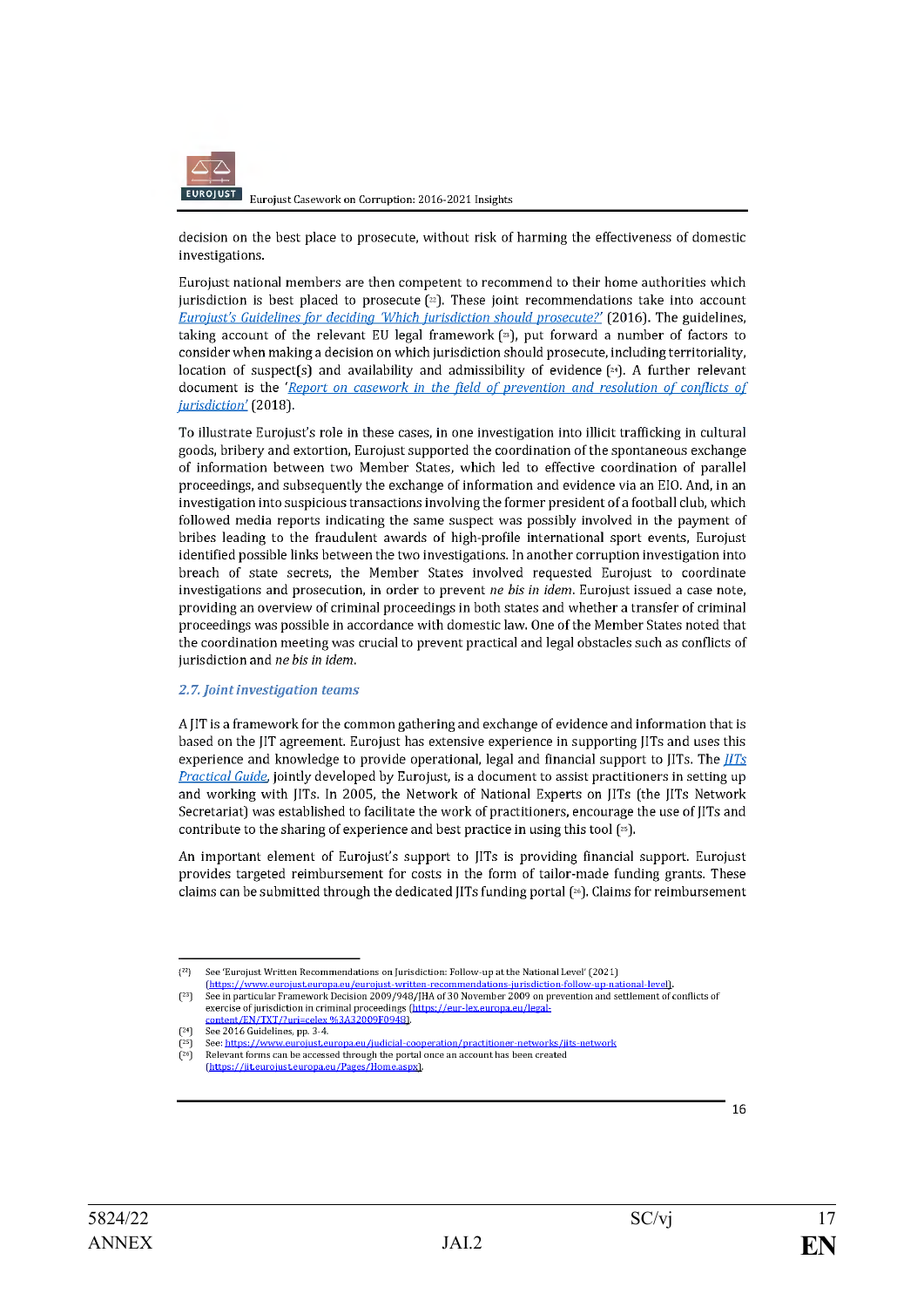

may include: travel and accommodation; interpretation and translation; transportation costs for transferring items; and specialist expertise costs (27).

During the reference period of the report, Eurojust funded 45 IITs in corruption cases (this is the total number of JITs funded by Eurojust, not all were supported by Eurojust), with a value of EUR 574 151.

The legal bases to set up a IIT are: between EU Member States, Article 13 of the Convention on Mutual Assistance in Criminal Matters between the Member States of the European Union of 29 May 2000 (2000 MLA Convention) [<sup>28]</sup> and the Council Framework Decision of 13 June 2002 on joint investigation teams (FD on JITs)  $[29]$ . When this concerns JITs with third states, including the United Kingdom following Brexit [30], these are set up in accordance with Article 20 of the Second Additional Protocol to the European Convention on Mutual Assistance in Criminal Matters of 20 April 1959 or Article 19 of the United Nations Convention against Transnational Organized Crime (UNTOC). Additionally, the reciprocity principle can serve as a legal basis for setting up a IIT as well.

The statistics (see Section 1) show that JITs are not yet used as frequently in corruption cases as in other crime areas. However, an increase can be noticed in recent years. While in 2016, 1 out of a total 70 (new) JITs were in corruption cases, in 2021 this was 5 out of a total 72 (new) JITs. This can be contrasted for example with the use of IITs in cases of trafficking in human beings, in which the use of JITs has increased steadily, as documented in the *Eurojust Report on Trafficking in* Human Beings (2021).

Eurojust's casework revealed the following reasons, stated by the national authorities, impeding the possible constitution of a JIT:

- time constraints in the national investigations; national authorisation would delay proceedings;
- the duration of internal procedures to sign a JIT agreement;
- the advanced stage of the national investigation(s);
- in some cases, in particular bilateral cases, an EIO (or LoR) being the preferred option, and sufficient for the exchange of information and/or evidence.

There are also examples showing that JITs can be highly beneficial in corruption cases.

In one successful example of a JIT in a corruption case, Eurojust facilitated the signing of a JIT agreement during the COVID-19 pandemic. While the signing of a JIT agreement in different places simultaneously (and then scanning it) was already a common practice before the pandemic, this has proven particularly fruitful during COVID-19. The role of Eurojust in gathering signatures is crucial, as it can do so more efficiently and provides all the logistics during the important 'signature phase', so the competent prosecutors do not have to become involved in this time-consuming practice.

Eurojust's support does not conclude when a JIT is signed, but continues throughout a JIT's life cycle, including when it comes to amending the JIT or extending it towards new parties or participants.

See Annex 1 on judicial cooperation in criminal matters between the EU and the United Kingdom post-Brexit.



For more details on the JITs funding process see: https://www.eurojust.europa.eu/jits-funding-process-infographic<br>See: https://eur-lex.europa.eu/legal-content/EN/ALL/?uri=CELEX %3A32000F0712 %2802 %29

 $(28)$ See: https://eur-lex.europa.eu/legal-content/EN/ALL/?uri=CELEX %3A32002F0465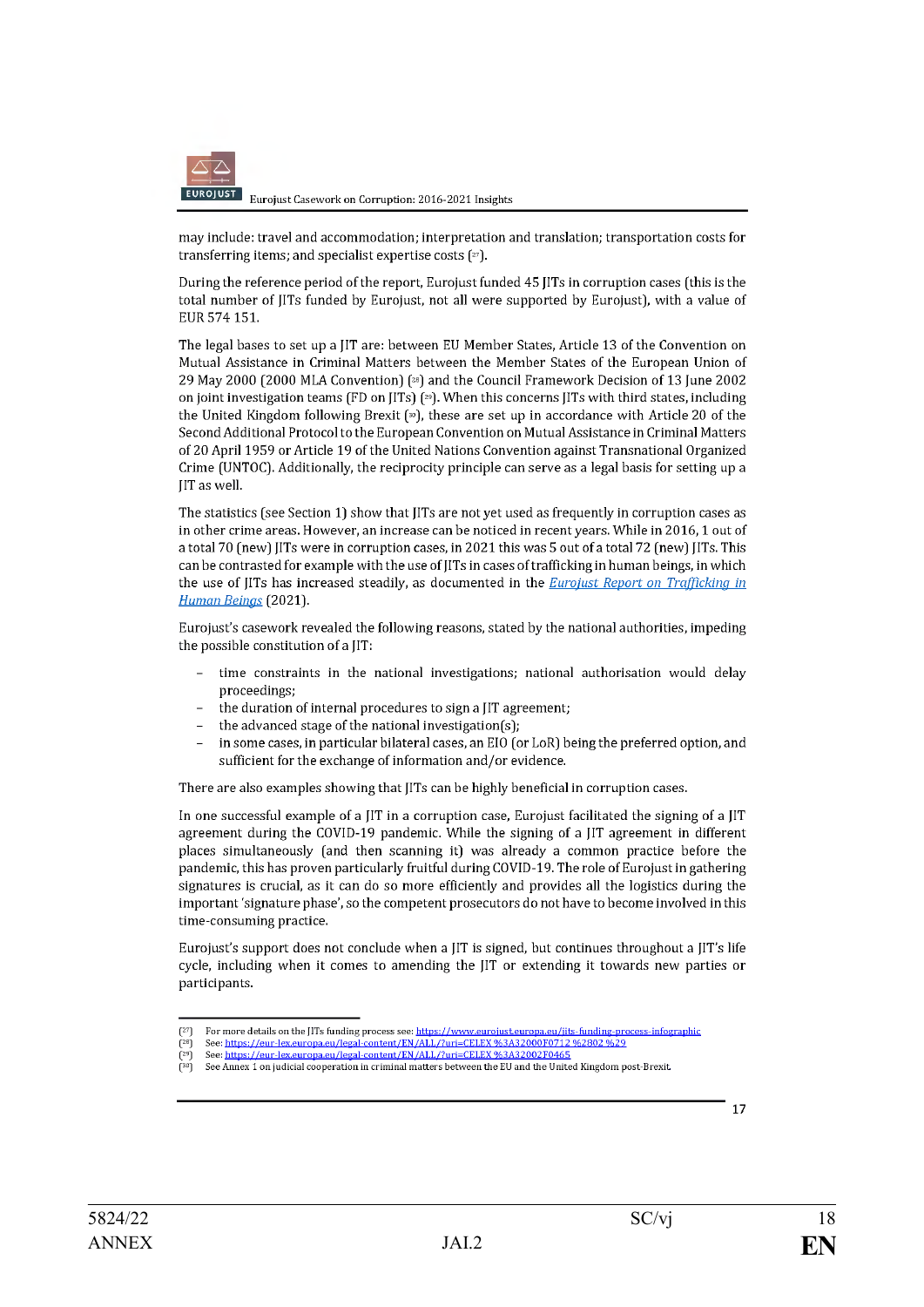

On occasion, issues relating to the use of evidence obtained through a [IT have occurred, and Eurojust has assisted in overcoming the obstacles. In one such corruption case, Eurojust was requested to process a number of questions about legal provisions relating to the sharing of evidence with the third state JIT partner. The requesting state sought in particular clarification on the manner of sharing evidence within the JIT, along with declassification and usage of classified evidence in proceedings.

#### 2.8. Mutual trust issues

Iudicial cooperation in criminal matters within the EU operates on the presumption of mutual trust, in turn enabling mutual recognition. Several of the judicial cooperation tools relevant for this report proclaim trust, such as the European Arrest Warrant (EAW) and the EIO. Mutual trust and confidence are also relevant in relations with third states. Trust between national authorities is of particular relevance in corruption cases because of their sensitive and confidential nature. Several corruption cases at Eurojust illustrate the importance of trust and how Eurojust involvement can foster trust.

In one case where a corruption conviction resulted in a custodial sentence of 7 years, an EAW was issued for execution purposes. The executing Member State asked for additional assurances on detention conditions in the issuing state, and in this connection an EIO was issued to hear by videoconference from a person currently serving a custodial sentence in that state. Eurojust was requested to draft a legal opinion, and advised that it is difficult to see how the EAW provides a legal basis for a video hearing to assess the state of detention facilities in the issuing Member State. Such a hearing would go against the confidence (trust) and recognition that underpin the EAW system. Only in exceptional circumstances can this trust be rebutted on the basis of cogent evidence of bad faith or abuse, in line with relevant Court of Justice of the European Union jurisprudence. In the absence of such evidence, the existence of trust should be presumed. The 2021 edition of *Eurojust's overview on the case-law of the Court of Justice on the EAW* contains summaries of relevant Court of Justice judgments, including under which circumstances human rights considerations (such as detention conditions) could lead to a refusal of execution  $[$ <sup>31</sup>).

In another large and sensitive corruption case in the mining sector, involving one Member State and four third states (two with a liaison prosecutor), trust was discussed as being an issue, in particular towards a third state involved, with which there was no history of cooperation. Eurojust took a tailored approach to establish trust. First, a coordination meeting was held with the four states that had previously cooperated, to identify the specific trust issues. This was followed by a coordination meeting involving all five states to create an atmosphere of trust. Amongst the issues discussed were assurances on human rights and the rule of law.

### 2.9. Banking and financial information

Banking and financial information is frequently requested in corruption cases, and is highly relevant for ongoing criminal investigations, for purposes of asset recovery, coordinating financial investigations and facilitating the execution of a freezing or confiscation certificate or LoRs aimed at the freezing and confiscation of assets. In 2019, Eurojust published its Report on Eurojust Casework in Asset Recovery, showing its relevance also for corruption cases.

See p. 43, which discusses, inter alia, Joined Cases C-404/15 and C-659/15 PPU, Aranyosi and Căldăraru, Judgment of 5 April  $[31]$ 2016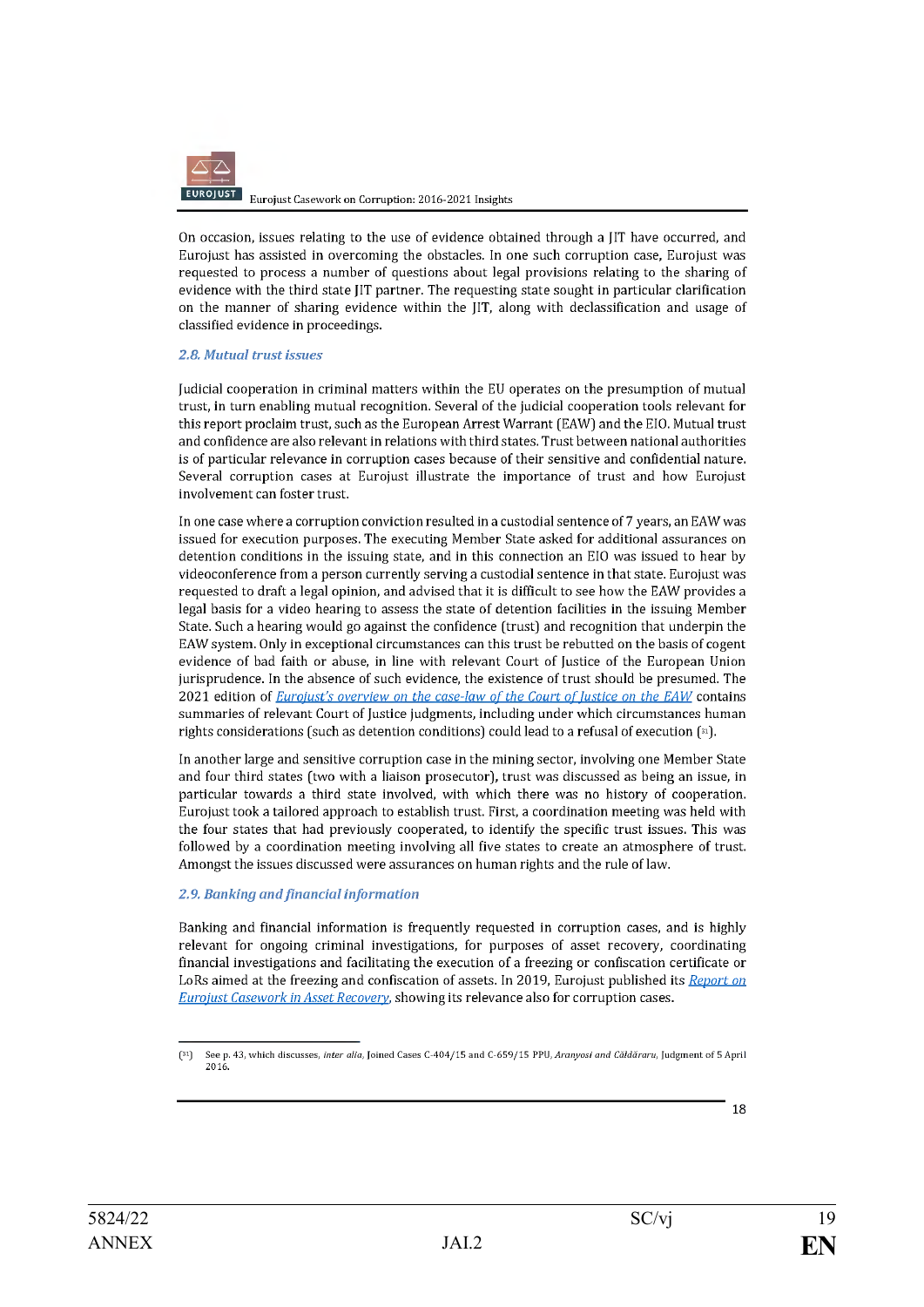

In several of these cases the assistance sought, often through an EIO, remained unanswered, and Eurojust was asked to for example identify the money transfers that may constitute bribes. In another investigation into bribery and abuse of power, an EIO was sent seeking banking information, to which no response was received. The execution was urgent, even though this was not mentioned in the initial EIO. The issuing Member State noted that Eurojust's participation in this case was 'substantial', as real-time coordination was provided by Eurojust during an action day, which led to fruitful results and the obtainment of new evidence.

#### 2.10. Execution of European Investigation Orders

The 2020 Report on Eurojust's casework in the field of the European Investigation Order, concluded that EIOs are effective in facilitating judicial cooperation, although a number of practical issues remain, such as the correct use of the templates (standard forms) provided by the EIO. correct application of the grounds for non-recognition and respecting the time limits. The EIO is a relatively new and essential tool in the fight against cross-border crime, and Eurojust plays a role in its effective execution. The EIO is also used increasingly in corruption cases.

In many cases, Eurojust has been requested to facilitate the execution of EIOs. For example, in an investigation into an OCG involved in falsification of documents and corruption, Eurojust assisted in arranging cross-border surveillance in two Member States. However, in one of those, this was not possible because domestic implementation of the EIO did not allow for cross-border surveillance based on an EIO. Subsequently an LoR was sent seeking the cross-border surveillance.

In a corruption investigation into influencing judges and prosecutors by paying bribes that were then laundered in another Member State, a request for cooperation sought to identify the property owned and used by the suspects, in order to carry out a search. The request was at first sent through the Secure Information Exchange Network Application (SIENA), but no response followed. The executing Member State then turned to Eurojust for assistance. Following the successful identification of the property, an EIO was drafted seeking a search of the property. This was again transmitted via SIENA, but once again there was no response. The national member then sent the EIO via Eurojust, leading to a successful execution.

### 2.11. Company secrets and 'self-incrimination' type defences

In some corruption cases, company secrets and defendants and suspects invoking domestic provisions protecting against self-incrimination have complicated investigation and cooperation. In such cases cooperation is essential, as the authorities can share evidence through an EIO or LoR if available, or share best practices, facilitated by Eurojust.

In a large corruption case involving several Member States and third states, EIOs and LoRs were issued to conduct house searches and interviews, as well as seizing electronic (email) communication within a multinational company. Eurojust was asked to assist, and established contacts with the competent authorities. It was noted that the issues faced were typical of investigations of crimes within companies. Objections are raised before hearings, citing for example company secrets and not being required to 'self-incriminate'. Such defences delay the execution of cooperation requests considerably, and render the outcomes of hearings less valuable.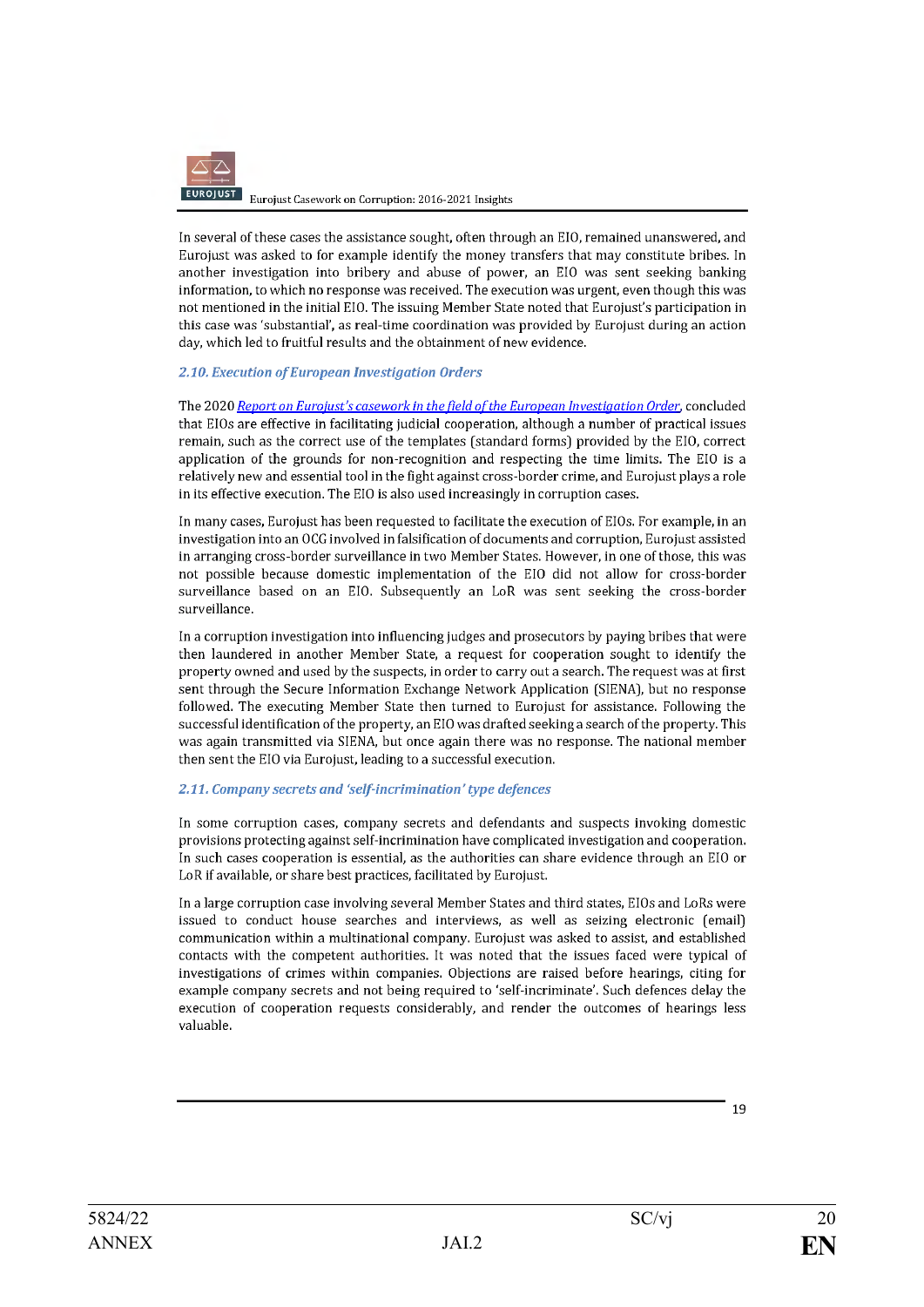

#### 2.12. Common judicial cooperation issues

One of the main challenges to effective cross-border judicial cooperation in criminal  $\bullet$ justice matters, including in corruption cases, is a timely response to cooperation requests. A slow response or none at all to such requests significantly hampers the effectiveness of investigating and prosecuting corruption cases. In many corruption cases in the reference period, a delay in, or no response to, a request for judicial cooperation was listed as a/the reason to register the case with Eurojust, and request Eurojust to facilitate and speed-up the execution process.

In one high-profile corruption case, monitored closely by national media, a Member State urgently requested the retention of computer data stored in a third state, on the basis of the 2001 Council of Europe Convention on Cybercrime. The requesting state sent the LoR through Interpol (by email) and at the same time to the competent judicial authority. No response followed, hence Eurojust was asked to facilitate the urgent execution of the request, and two MLAs were executed. Eurojust also identified the authority competent in the requested state, so future requests could be sent directly. In another high-profile corruption case, involving several public officials, one Member State issued an LoR to another Member State, requesting a number of procedural actions. When after repeated requests no response was forthcoming, Eurojust was asked to assist, after which successful execution of the LoR followed. And, in a case where the accused person offered a bribe to destroy evidence in criminal proceedings, Eurojust facilitated the urgent execution of an LoR to identify persons and hear witnesses.

A pattern repeated in several cases is that after a request to Eurojust to facilitate and speed up the execution of the EIO or LoR, a response is received. In cases in which the request is considered as 'urgent', it is important that the requesting state communicates clearly if and why a matter is urgent, and what the deadlines are in accordance with domestic law. The inclusion of clear deadlines can prove useful in underlining the urgency of a request, and can enhance the execution.

- Eurojust has facilitated the spontaneous exchange of information in corruption cases, within the limits of domestic legislation of the Member States based on Article 7 of the 2000 MLA Convention, or with third states on the basis of Article 11 of the Second Additional Protocol to the 1959 European Convention on Mutual Assistance in Criminal Matters or Articles 46(4) and 56 of the UNCAC. For example, in one case, a Member State spontaneously exchanged information on the possible false issuing of driver's licences with another Member State through Eurojust.
- Large and detailed case files are not unique to corruption cases, but when combined with the often transnational nature of corruption, it becomes clear why this is a frequent issue. In a number of cases translation of documents, along with (large) electronic files, has been listed as an issue hampering efficient cooperation. In one case, Eurojust facilitated communication between two states to discuss available material and filter out which documents are of relevance to the proceedings that were transferred from one state to the other. This was done to keep translation costs to a minimum, and speed up the transfer of proceedings. A part of the costs were covered by JIT funding.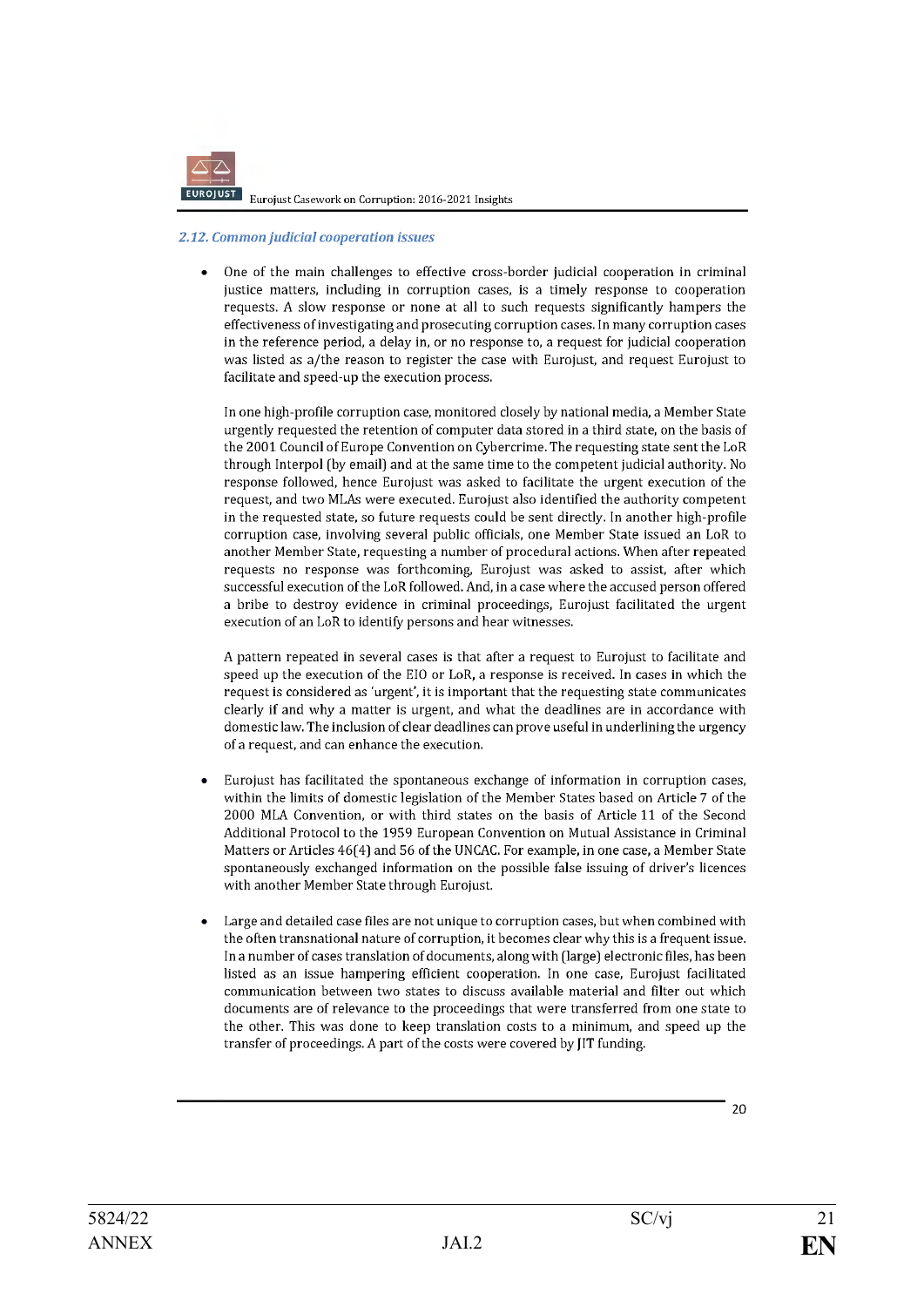

#### 2.13. Impact of the COVID-19 pandemic on corruption cases

Even though the COVID-19 pandemic has presented several barriers and challenges to effective judicial cooperation in criminal matters, as detailed in the 2021 report *The Impact of COVID-19* on Judicial Cooperation in Criminal Matters - Analysis of Eurojust Casework, Eurojust has continued to support corruption cases. In 2021, 112 new corruption cases were registered at Eurojust, more than in any of the preceding 5 years. Furthermore, 13 coordination meetings were organised by Eurojust (by videoconference), and 5 new JITs were set up (as well as 6 ongoing).

In one such case, authorities were investigating a COVID-19 corruption case concerning the illegal sale of non-authorised facemasks. The case involved several Member States and third states. Eurojust was approached to facilitate and accelerate the execution of several urgent EIOs and freezing orders, and to strengthen cooperation between the authorities involved.

In other cases, investigative challenges during COVID-19 appeared, such as difficulties in conducting interrogations during the pandemic, because of travel restrictions and curfews, as most witnesses in the case were living abroad. In some cases this has caused delays in hearing suspects. In one case, suspects had moved between states, which led to issues surrounding the non-extradition of nationals.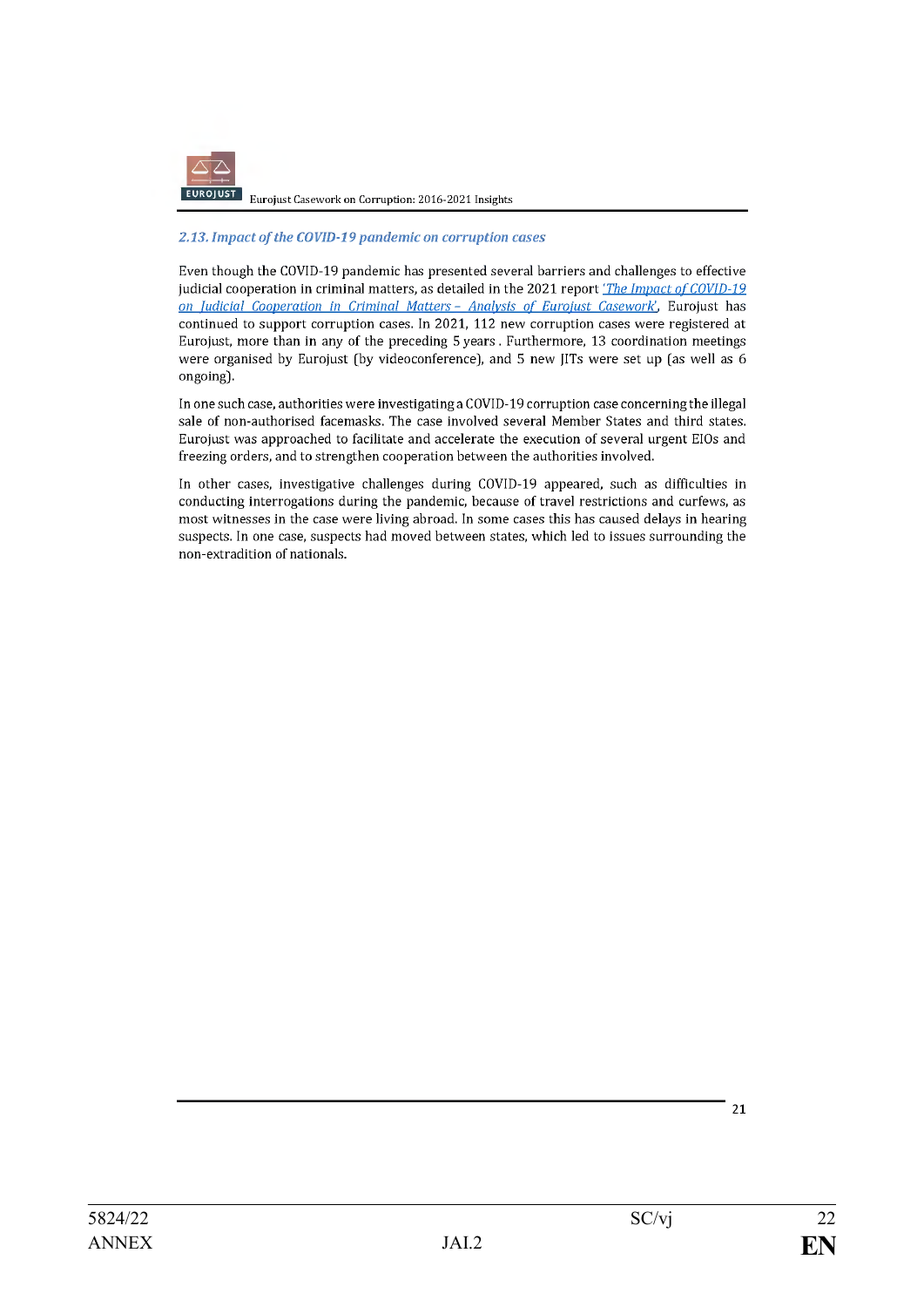

# 3. Conclusions

This report has identified and discussed a selection of the main issues and best practices in Eurojust's casework on corruption, on the basis of a careful analysis of the corruption cases registered at Eurojust during the reference period. The analysis has led to the following, nonexhaustive, list of conclusions.

- 1. In recent years, an increasing number of corruption cases has been registered at Eurojust. In the reference period of the report, cases have increased from 78 in 2016 to 112 in 2021. This reflects the increased priority given to fighting corruption by the EU.
- 2. Eurojust encourages the authorities involved in corruption cases to contact their national members or liaison prosecutors to discuss the support Eurojust can offer in a specific case as early as possible, as early referral significantly strengthens the international judicial cooperation in cross-border corruption cases. Analysis of casework has shown that uncoordinated investigations pose the risk of duplication of work and ultimately ne bis in idem. Eurojust can help identify overlaps in investigations and issue a written opinion (on the basis of Article 4(4) of the Eurojust regulation) providing a pathway going forward.
- 3. Corruption cases are often complex and sensitive. Furthermore, since corruption is by its nature committed in secrecy, it is difficult for authorities to detect. This means that in practice it can be difficult for national authorities to start an investigation. This is further exacerbated by the possible involvement of high-level officials and politically exposed persons.
- 4. Differences in definitions of corruption can create difficulties in cross-border cases, in which case clarifications are needed to address dual criminality issues. Frequently differences also relate to procedural law. Eurojust is well positioned to facilitate such issues and assist in transmitting requests for information.
- 5. Judicial cooperation in criminal matters within the EU operates on the presumption of mutual trust, in turn enabling mutual recognition. In corruption cases, trust is of particular relevance, not only because of the closeness of cooperation and coordination, but also because of the sensitive and confidential nature of cases. Coordination meetings are a valuable tool for building trust.
- 6. In a number of corruption cases, company secrets and defendants and suspects invoking domestic provisions protecting against self-incrimination have complicated investigations. In such cases, cooperation is essential, as the authorities can share evidence through an EIO, LoR or spontaneous exchange of information. Early sharing of information on domestic procedural law helps prepare the planning and timeline for execution of EIOs and LoRs.
- 7. Eurojust has successfully cooperated with OLAF and Europol in corruption cases. On the basis of cooperation agreements and experience, operational relationships and mutual trust have been established. In the future, Eurojust will also cooperate with the EPPO in corruption cases.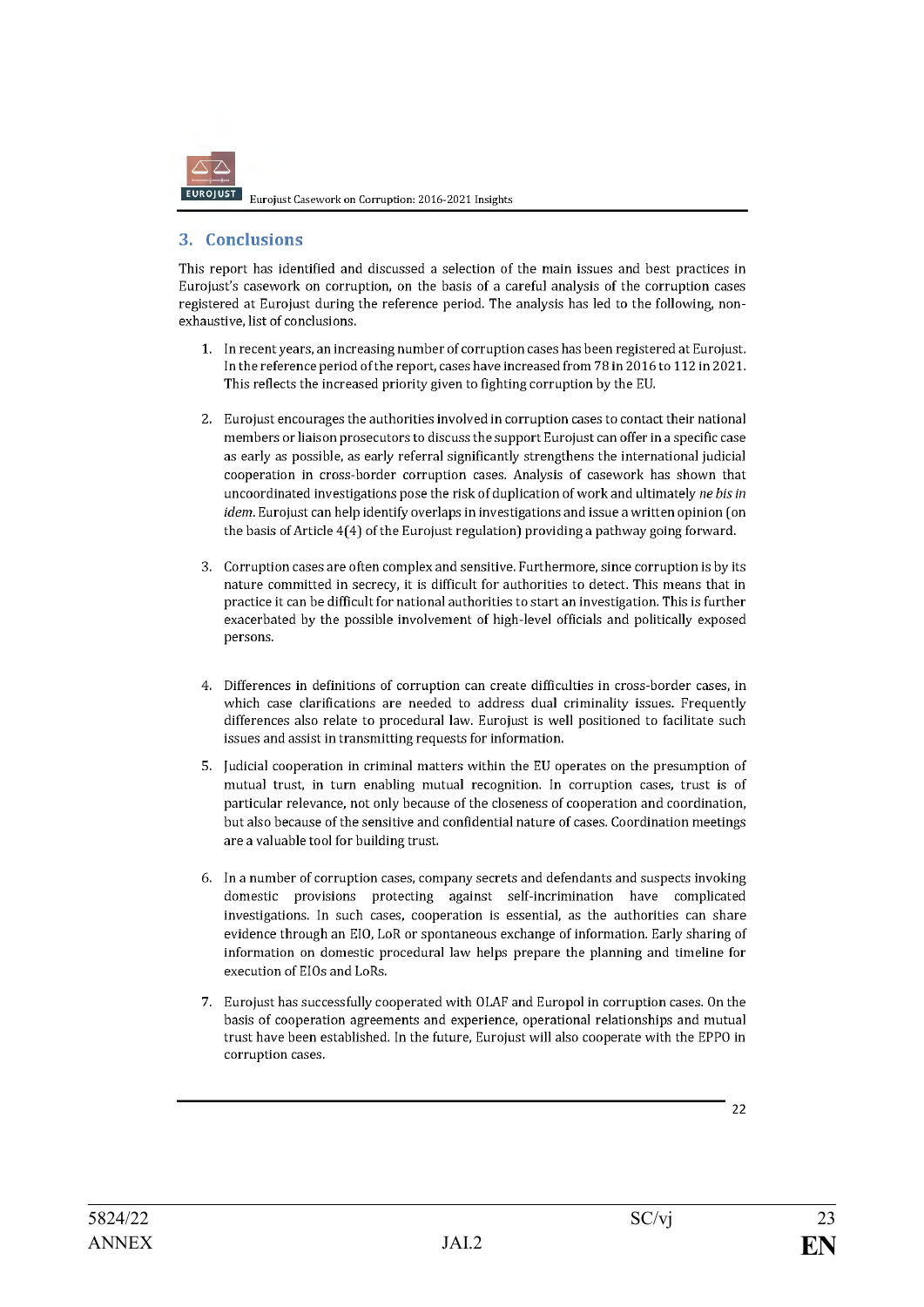- 8. Banking and financial information is frequently requested in corruption cases and is highly relevant for ongoing criminal investigations. Speed is of importance in these requests, and Eurojust has in several cases been able to speed up the execution. The inclusion of clear deadlines can prove useful in underlining the urgency of a cooperation request, and can enhance the execution.
- 9. Third states play a key role in Eurojust's corruption casework. During the reference period, a total of 42 different third states were involved in corruption cases, either as owner of the case (through a liaison prosecutor at Eurojust), or as requested state. Cooperation with liaison prosecutors seconded to Eurojust has proven essential in corruption cases, enabling the exchange of data and operational information as demonstrated in the 'FIFA World Cup media rights investigation' (see Section 2.3).
- 10. [ITs have become an increasingly important and highly appreciated tool in judicial cooperation, including in cooperation with third states. In corruption cases, [ITs have significant potential and can improve cross-border investigations and exchange of evidence. During the reference period of this report, [ITs were used increasingly in corruption cases.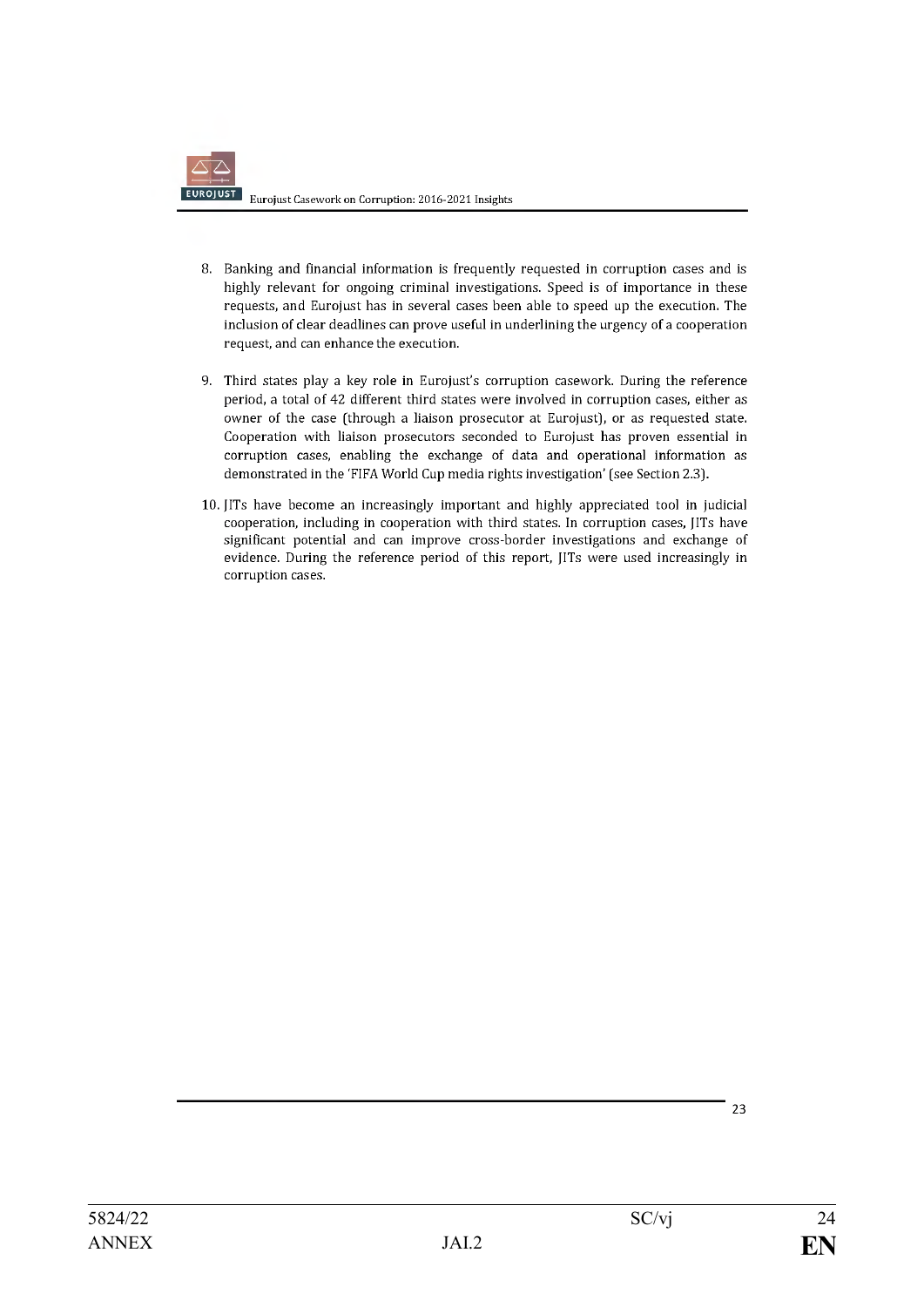

# Annex 1: Judicial cooperation instruments and treaties relevant to corruption casework

This section briefly describes the main judicial cooperation instruments and treaties relevant to corruption cases. In practice, a combination of judicial cooperation instruments is often used within one case.

#### Mutual legal assistance

MLA has been the key mode of cooperation in corruption cases. There are a number of legal bases that can be employed. Treaties used in the corruption cases registered at Eurojust include: the 2004 UNCAC [32], the 1999 Council of Europe Criminal Law Convention on Corruption [33], the 1997 OECD Anti-Bribery Convention [\*] and the 2001 Council of Europe Convention on Cybercrime [35].

In the context of MLA, Eurojust is requested to assist in various ways, including: facilitating the exchange of operational and legal information for the preparation of an MLA request; urgent issuing and transmission of MLA requests; or the speeding up of the execution of one or multiple MLA requests.

#### **European Investigation Order**

The EIO [<sup>36</sup>], which had a transposition deadline of 22 May 2017 [37], is still a relatively new judicial cooperation tool and is increasingly used in corruption cases. An EIO is a judicial decision issued in or validated by the judicial authority in one Member State to have investigative measures to gather or use evidence in criminal matters carried out in another Member State. Based on the principle of mutual recognition, the executing authority is in principle obliged to act upon an EIO. Examples of investigative measures requested under EIOs are: the hearing of witnesses; telephone interceptions; and information on banking operations. Eurojust has been requested to assist in the drafting of EIOs, to facilitate their transmission or to speed up execution.

#### **European Arrest Warrant**

The EAW is a cross-border judicial surrender procedure for the purpose of prosecution or executing a custodial sentence or detention order [38]. The EAW applies in all Member States and is used frequently in cross-border cases, including corruption cases. Eurojust supports hundreds of EAWs every year, and has developed a unique expertise that can help prevent or resolve issues by identifying best practices and offering solutions. In 2021, Eurojust published its Report on Eurojust's Casework in the Field of the European Arrest Warrant.

General Assembly resolution 58/4 of 31 October 2003 (https://www.unodc.org/unodc/en/treaties/CAC/).

European Treaty Series No 173, Strasbourg, 27.1.1999; see also the Council of Europe Civil Law Convention on Corruption,<br>European Treaty Series No 174, Strasbourg, 4.11.1999.  $r331$ 

Public Officials  $[34]$ Convention Combating Bribery of  $\;$  Foreign in International Business Transactions on (https://legalinstruments.oecd.org/en/instruments/OECD-LEGAL-0293) European Treaty Series No 185, Budapest, 23.11.2001.

 $\tilde{f}$ 36) Directive 2014/41/EU of the European Parliament and of the Council of 3 April 2014 regarding the European Investigation Order in criminal matters

Since 15 September 2018 all of the Member States have taken part in EIOs, with the exception of Denmark and Ireland. Council Framework Decision 2002/584/JHA of 13 June 2002 on the European arrest warrant and the surrender procedures between Member States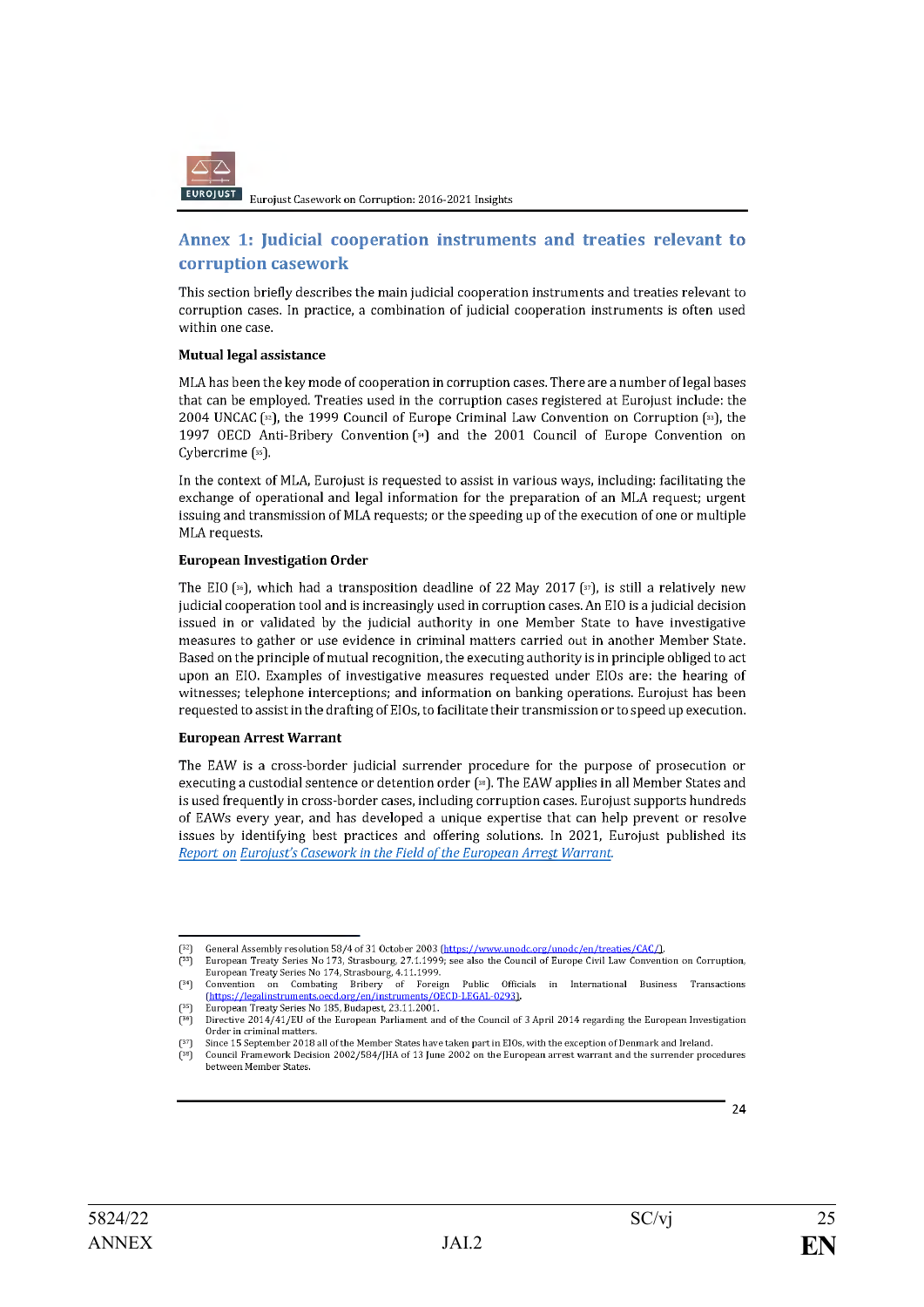

#### Judicial cooperation in criminal matters between the European Union and the United **Kingdom post-Brexit**

As a consequence of the United Kingdom's vote of 23 June 2016 to leave the EU, the United Kingdom formally left the EU on 1 February 2020. Following a transition period until the end of 2020, the Trade and Cooperation Agreement became provisionally applicable as of 1 January 2021, setting out a new framework for cooperation. In [anuary 2021, Eurojust issued the document '*Judicial cooperation in criminal matters between the European Union and the United* Kingdom from 1 January 2021'. The purpose of the document was to provide a simple, brief and immediate response to the needs of the competent authorities, especially in the first stages, and to highlight the main changes concerning judicial cooperation in criminal matters between the EU and the United Kingdom as of 1 January 2021. The EU and the United Kingdom shall ensure that Eurojust and the competent authorities of the United Kingdom cooperate in relevant fields of activity. Furthermore, a liaison prosecutor has been seconded to Eurojust. This ensures the continuation of the close working relationships with the other national desks at Eurojust. The United Kingdom's liaison prosecutor may participate in meetings with regard to strategic matters, as well as participating in and organising meetings with regard to operational matters, such as coordination meetings.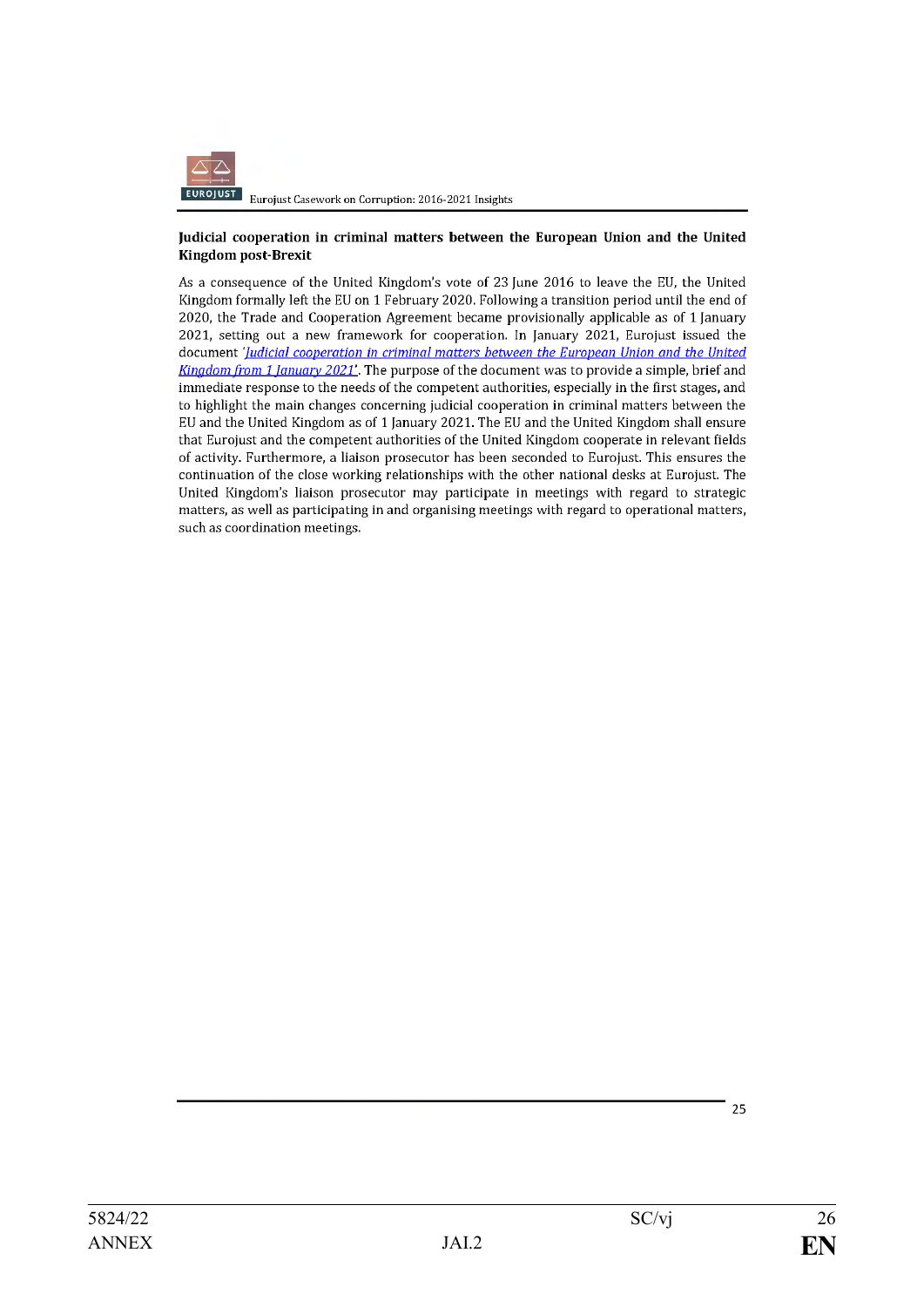

# **Annex 2: Eurojust tools to enhance cross-border cooperation**

In the corruption cases analysed in this report, Eurojust provided the following types of legal and practical assistance.